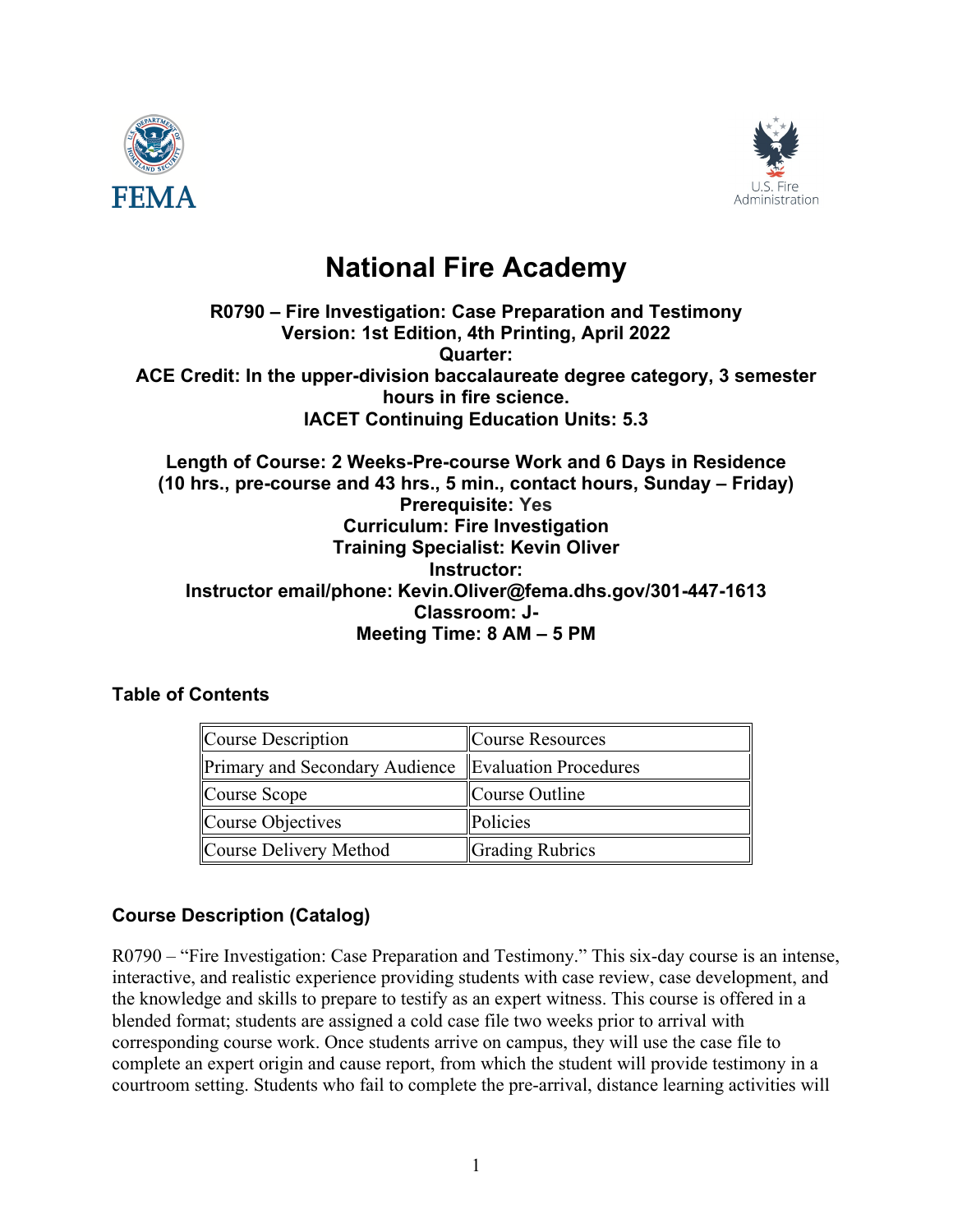be removed from the in-residence portion of the course and forfeit stipend reimbursement. Each student will receive a video file of their expert testimony.

Successful completion of this course satisfies the requirements of the International Association of Arson Investigators (IAAI) for Expert Testimony.

## **Student Qualifications (Primary and Secondary Audience)**

Priority will be reserved for full-time public service personnel who have fire/arson investigations as one of their primary responsibilities and have completed the National Fire Academy's (NFA's) "Fire Investigation: Essentials" (FI: E), R0772. Non-NFA graduates or applicants who are not employed full-time with fire/arson investigations as one of their primary responsibilities will be required to complete a minimum of 120 hours of Fire Investigation training from a professional association or state agency. Students should also consider taking "Fire Investigation: Report Writing and Analysis" (M0774).

Students are required to provide a CFI Trainer transcript for the following courses with the initial application.

- Critical Thinking Solves Cases.
- The Deposition Part 1: Format, Content and Preparation.
- The Deposition Part 2: Questioning, Tactics and Effective Responses.
- Effective Investigation and Testimony.
- Ethical Duties Beyond the Fire Scene.
- Ethics and the Fire Investigator.
- Magnitek: A Case Study in the Daubert Challenge.
- Process of Elimination.

## **Course Scope (Goal)**

The purpose of this course is to equip students with investigative techniques, knowledge, and skills necessary to prepare to testify as an expert during legal proceedings. Course content provides an intense, interactive, and realistic experience expanding upon the concepts presented in FI: E.

Note: Students seeking specialized training for interviewing strategies should register for a new six-day course, "Fire Investigation: Forensic Interviewing and Evidence" (FI: FIE) (R0780), currently under development.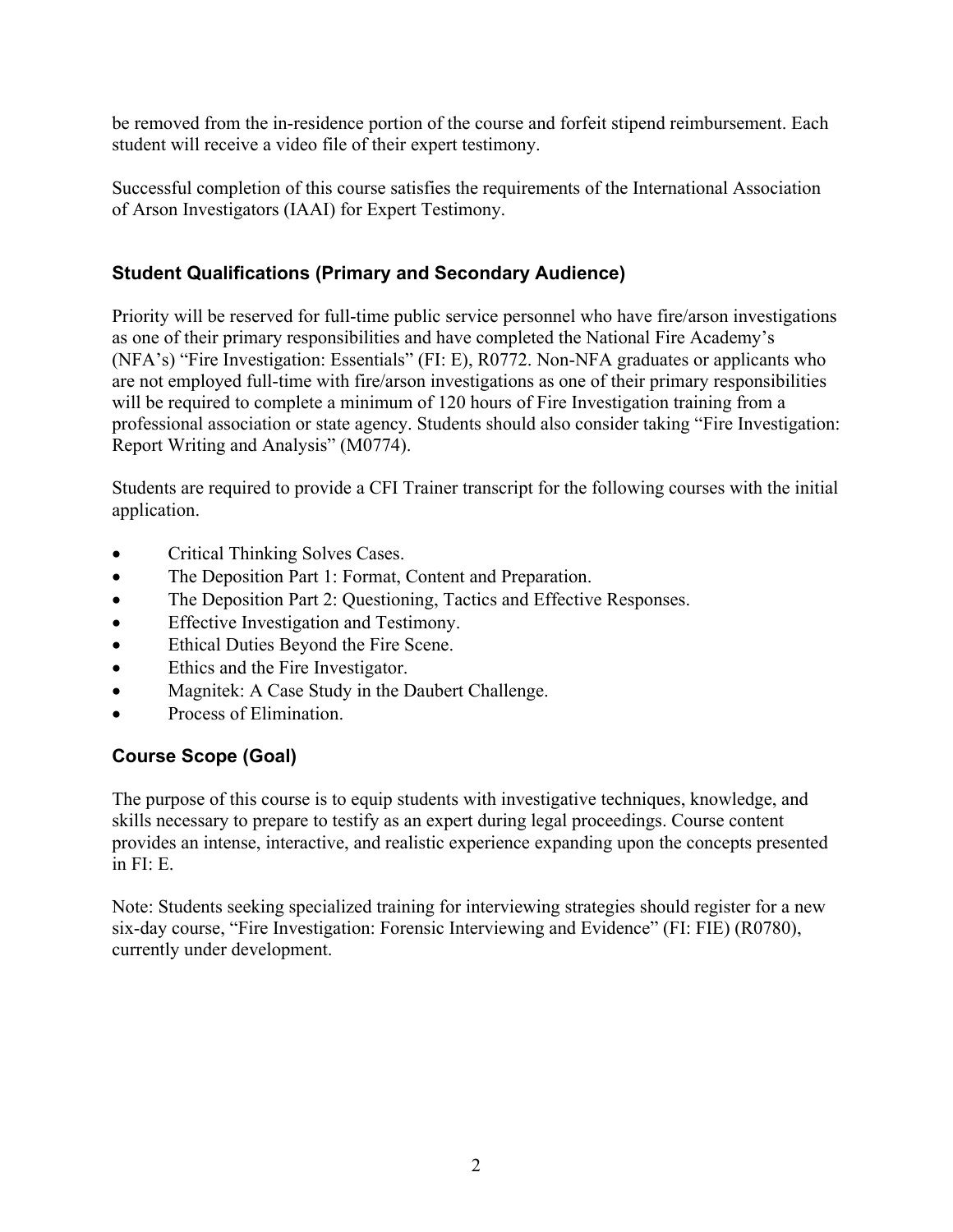# **Course Objectives (Course Learning Outcomes – TLOs)**

After successfully completing this course, you will be able to accomplish the following:

- Distinguish among the various types of court proceedings, the roles of courtroom personnel, trial procedures, and the presentation of professional witness expert testimony.
- Using the scientific method, formulate a defensible origin and cause hypothesis from a fire case file.
- Create and present a fire investigation case that can withstand legal challenge.
- Integrate knowledge, strategies, and skills to effect admissible and reliable expert witness testimony.
- Simulate expert testimony in an intense and realistic mock trial setting.
- Perform and present a self-evaluation of expert testimony performance.

## **Course Delivery Method**

This blended course uses an online Learning Management System, Blackboard. Pre-course work will be assigned and completed online prior to arrival.

The NFA offers specialized training courses and advanced management programs of national impact in an academic classroom environment on campus [at the National Emergency Training](https://apps.usfa.fema.gov/nfacourses/#courses)  Center [\(NETC\) in Emmitsburg, Maryland.](https://apps.usfa.fema.gov/nfacourses/#courses) This is a blended course with pre-course work, followed by a six-day, on-campus, instructor-led delivery.

Students will be provided course materials to review prior to the start of each offering. Students will be expected to bring their laptop or tablet, capable of Wi-Fi access, and the most current versions of Microsoft Office (Word, PowerPoint are used) to fully participate in class. Additionally, students will take exams on the devices and can potentially receive communications via the web-based Blackboard learning system.

During the six-day delivery, students will reside in dormitories provided on campus with classes conducted in classrooms designed for critical student/instructor interaction. All course materials are designed for interactive classroom environments, in various electronic formats.

A binder for each case file will be available in hard copy for students to review. No other paper copies of any course materials will be available. Students may print any materials ahead of time to bring to class. Students are encouraged to take notes electronically in the PDF manuals provided.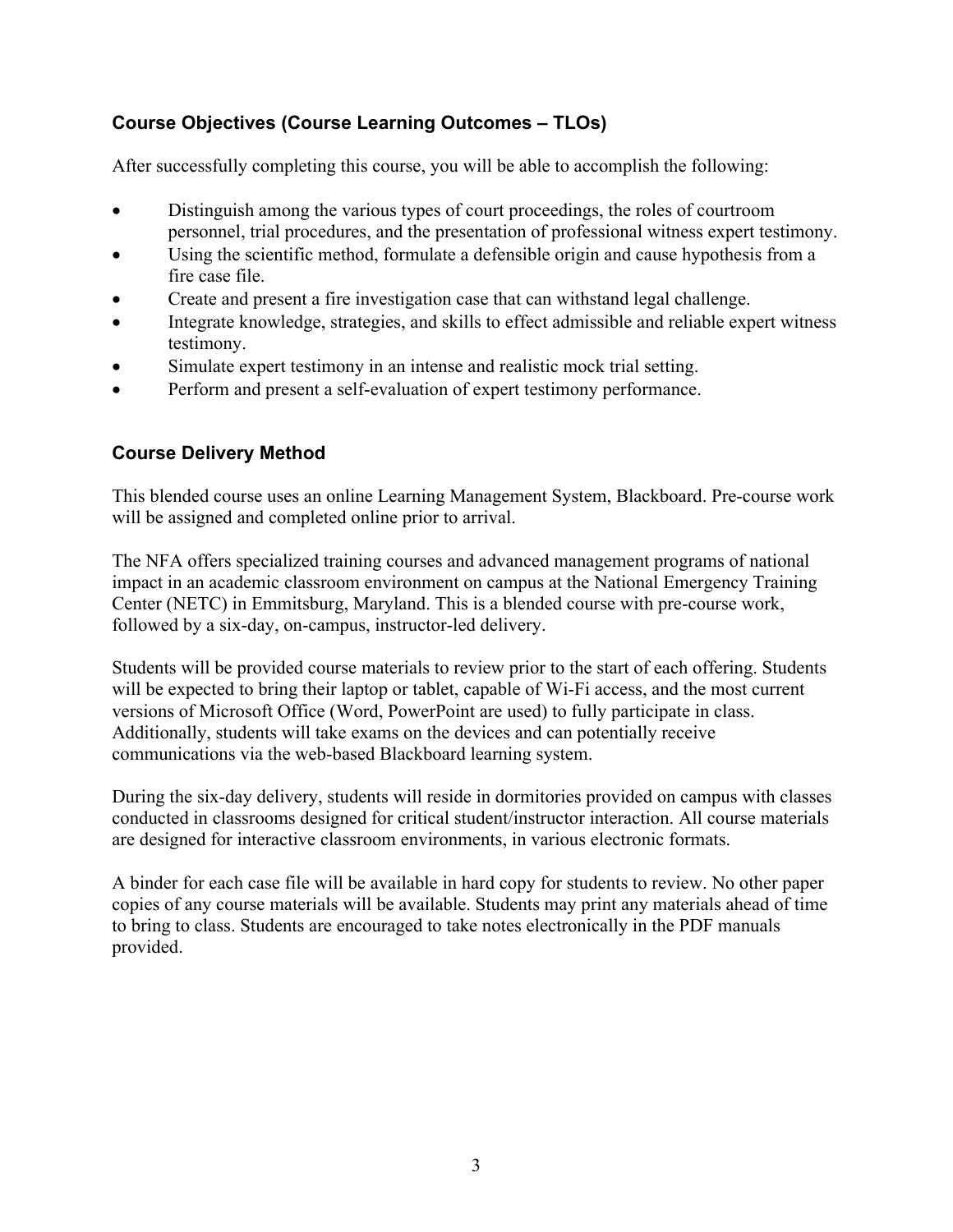# **Course Schedule**

The purpose of the course schedule is to give you, at a glance, the required preparation, activities, and evaluation components of your course.

| <b>WEEK 1 – PRE-COURSE</b>                                                                                                                                                                                                                                                                                                      | <b>WEEK 2 – PRE-COURSE</b>                                                                                                                                                                                                                                                                                                                                                           |
|---------------------------------------------------------------------------------------------------------------------------------------------------------------------------------------------------------------------------------------------------------------------------------------------------------------------------------|--------------------------------------------------------------------------------------------------------------------------------------------------------------------------------------------------------------------------------------------------------------------------------------------------------------------------------------------------------------------------------------|
| Orientation:<br>Students complete Introduction unit in Blackboard,<br>watch Orientation video, agree to Academic Integrity<br>and Human Dignity statements, execute non-disclosure<br>agreement, syllabus.<br><b>Videos:</b><br>Case File Introduction.<br>Report Writing.<br><b>Required reading:</b><br>Posted in Blackboard. | <b>CV</b> submission:<br>Upload an updated CV.<br><b>Essay Assignment Due End of Week 2:</b><br>List and describe at least three hypotheses<br>$\bullet$<br>regarding the origin and cause of assigned<br>case.<br>References should include Chapters 4 and 5 of<br>$\bullet$<br>National Fire Protection Association (NFPA)<br>921, Guide for Fire and Explosion<br>Investigations. |
| <b>Discussion board post:</b><br>Identify three challenges that a fire investigator may<br>face when assigned a no-scene/fire-scene.<br>Case file access:<br>(Students assigned case in Blackboard.)<br>#101 Magnolia Street<br>#102 Dogwood Drive<br>#103 Century Blvd.<br>#104 Commerce Parkway<br>#105 Mountain View Road    | <b>Origin and Cause Report:</b><br>The essay assignment is designed to position students<br>for successful completion of an Origin and Cause<br>Report assignment, which is due Day 2 of class.<br>Assignment requirements are addressed in the Case<br>File Introduction Video from Week 1.<br>Report will require references.                                                      |

Note: Students who do not complete pre-course work on time may be turned away upon campus arrival.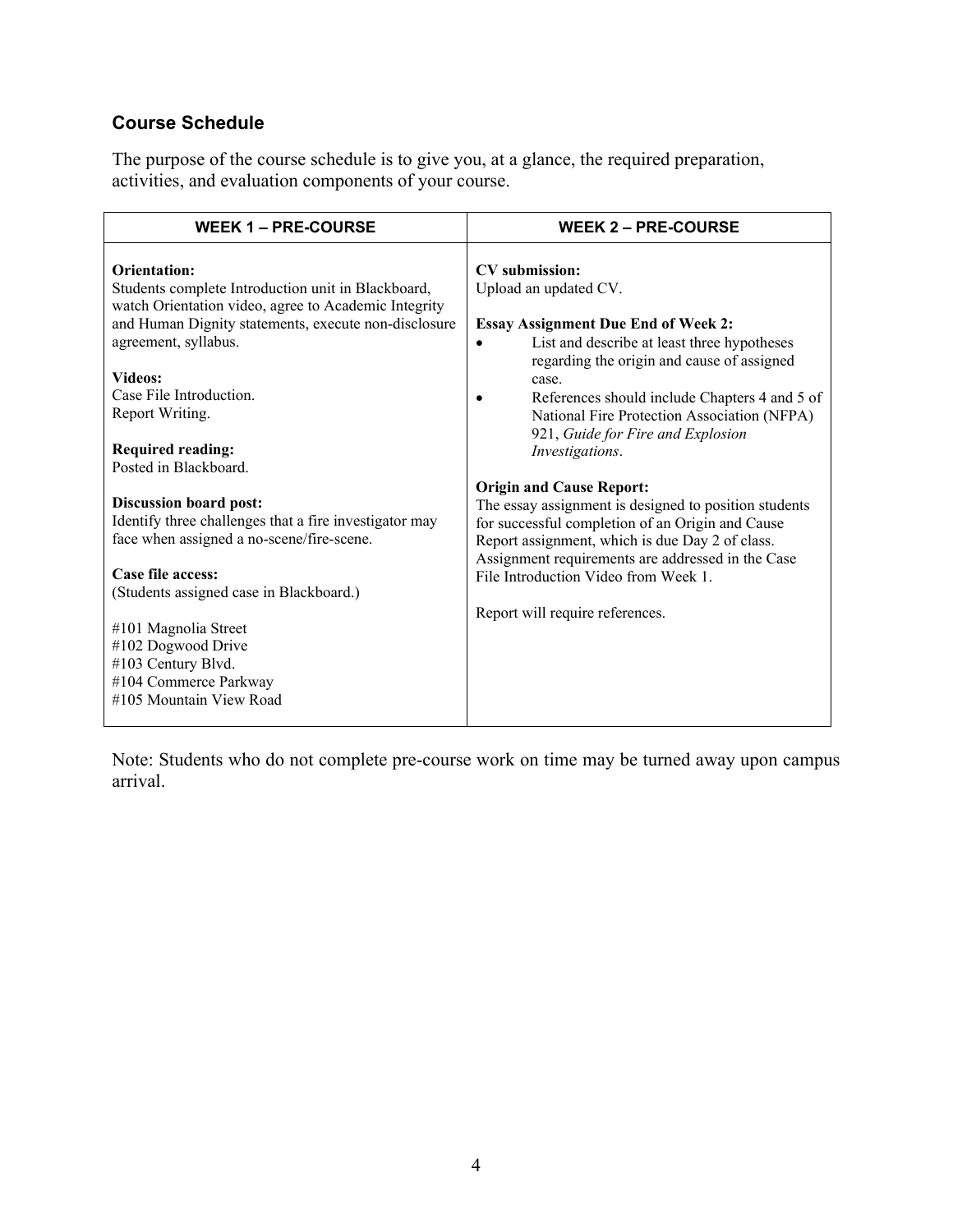| <b>TIME</b>     | DAY <sub>1</sub>                                                                                                                 | <b>TIME</b>                                                                         | DAY <sub>2</sub>                                                                                                                                                             |
|-----------------|----------------------------------------------------------------------------------------------------------------------------------|-------------------------------------------------------------------------------------|------------------------------------------------------------------------------------------------------------------------------------------------------------------------------|
| $8:00 - 9:30$   | Unit 1: Introduction                                                                                                             | $8:00 - 9:30$                                                                       | Students work on origin and cause<br>report with photos and case materials<br>in class.<br>Activity 4.1: Origin and Cause Report<br>(cont'd)<br>Final Report due by 11:30 am |
|                 | <b>Break</b>                                                                                                                     |                                                                                     | <b>Break</b>                                                                                                                                                                 |
| $9:30 - 10:30$  | Unit 2: Courtroom Introduction                                                                                                   | $9:30 - 11:30$                                                                      | Activity 4.1: Origin and Cause Report                                                                                                                                        |
| $10:30 - 11:30$ | Unit 3: Case File Introduction                                                                                                   |                                                                                     | (cont'd)                                                                                                                                                                     |
| $11:30 - 12:30$ | Lunch                                                                                                                            | $11:30 - 12:30$                                                                     | Lunch                                                                                                                                                                        |
| $12:30 - 1:00$  | Unit 4: Case Development                                                                                                         | Activity 4.2: Technical Review and<br>$12:30 - 5:00$<br><b>Question Development</b> |                                                                                                                                                                              |
|                 | <b>Break</b>                                                                                                                     |                                                                                     | <b>Break</b>                                                                                                                                                                 |
| $2:30 - 5:00$   | Students work on origin and cause<br>report with photos and case materials<br>in class.<br>Activity 4.1: Origin and Cause Report | $12:30 - 5:00$                                                                      | Attorney case work preparation                                                                                                                                               |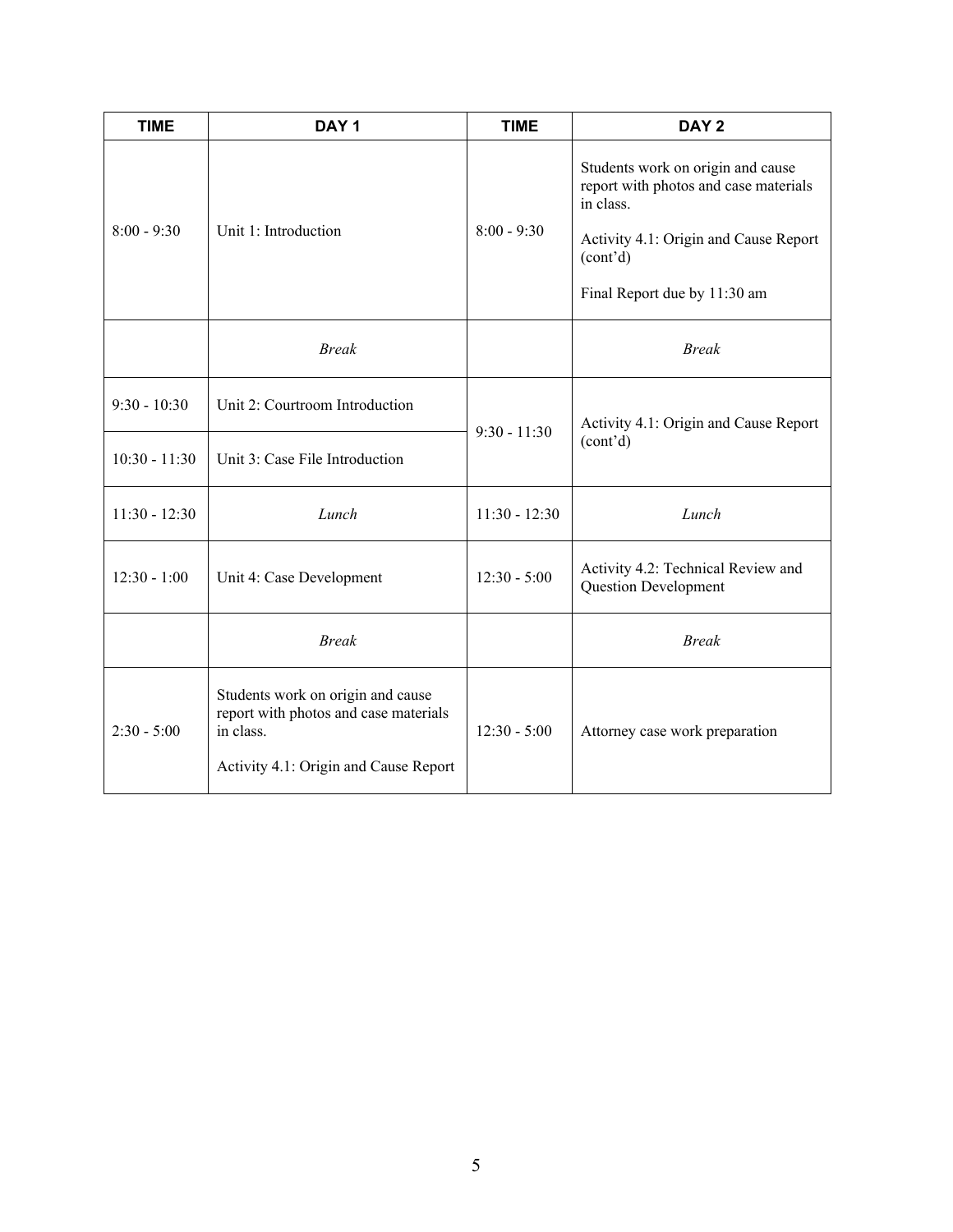| <b>TIME</b>     | DAY <sub>3</sub>                                                                                 | <b>TIME</b>     | DAY 4                                                                                                        |
|-----------------|--------------------------------------------------------------------------------------------------|-----------------|--------------------------------------------------------------------------------------------------------------|
| $8:00 - 10:00$  | Unit 5: Legal Considerations - Panel<br>Discussion                                               | $8:00 - 10:00$  | Unit 6: Student Testimony Activities<br>(cont'd)<br>Activity 6.3: Mock Trial Testimony<br>Exercise (Trial 1) |
|                 | <b>Break</b>                                                                                     |                 | <b>Break</b>                                                                                                 |
| $10:00 - 11:30$ | Unit 5: Legal Considerations - Panel<br>Discussion (cont'd)                                      | $10:00 - 12:00$ | Activity 6.3: Mock Trial Testimony<br>Exercise (Trial 1) (cont'd)                                            |
| $11:30 - 12:30$ | Lunch                                                                                            | $12:00 - 1:00$  | Lunch                                                                                                        |
| $12:30 - 2:30$  | Unit 6: Student Testimony Activities<br>Activity 6.1: Expert Qualification -<br>Curriculum Vitae | $1:00 - 2:30$   | Activity 6.3: Mock Trial Testimony<br>Exercise (Trial 2)                                                     |
|                 | <b>Break</b>                                                                                     |                 | <b>Break</b>                                                                                                 |
| $2:30 - 5:30$   | Activity 6.2: Deposition                                                                         | $2:30 - 5:00$   | Activity 6.3: Mock Trial Testimony<br>Exercise (Trial 2) (cont'd)                                            |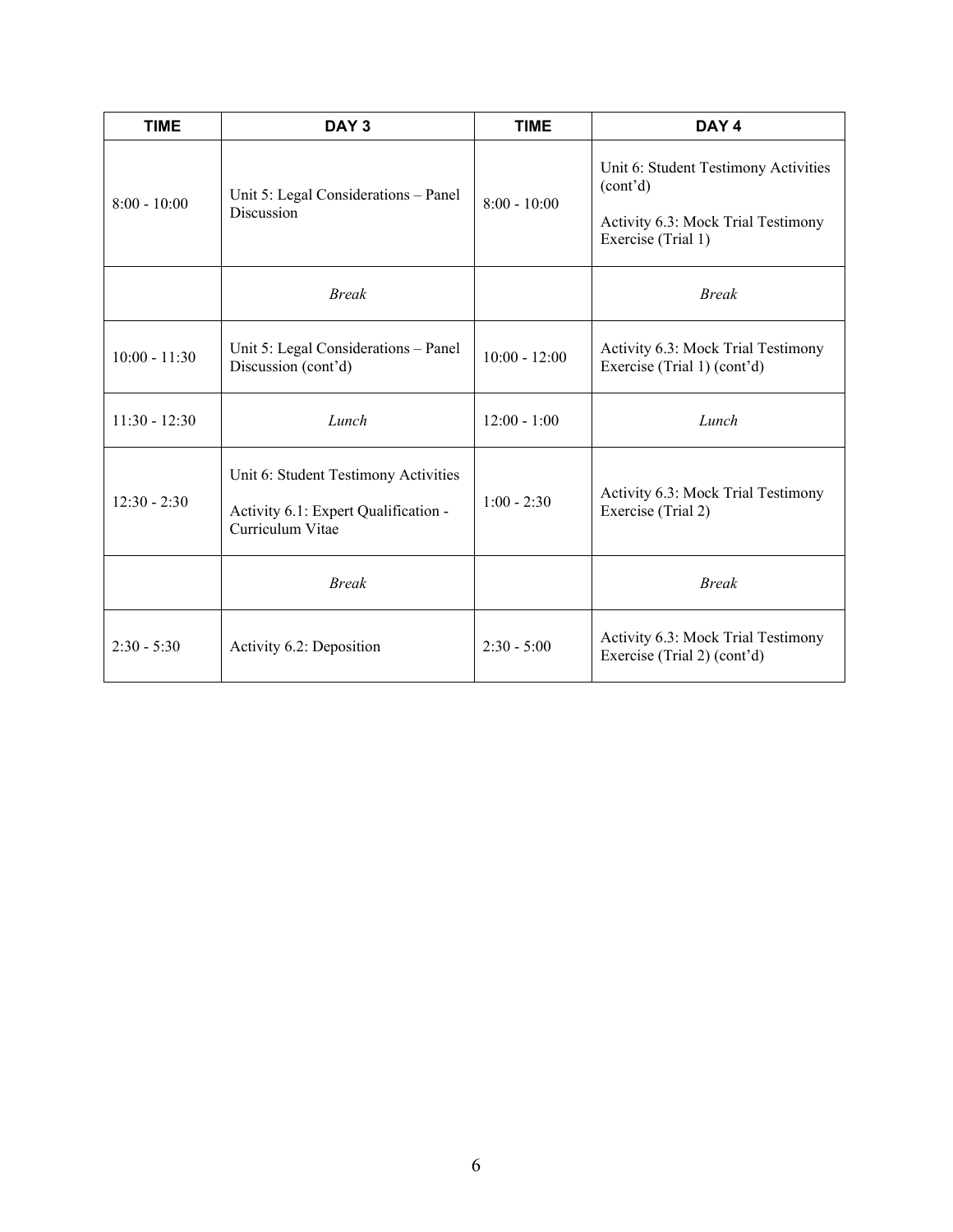| <b>TIME</b>     | DAY <sub>5</sub>                                                                                             | <b>TIME</b>                                                                           | DAY <sub>6</sub>                    |  |
|-----------------|--------------------------------------------------------------------------------------------------------------|---------------------------------------------------------------------------------------|-------------------------------------|--|
| $8:00 - 10:00$  | Unit 6: Student Testimony Activities<br>(cont'd)<br>Activity 6.3: Mock Trial Testimony<br>Exercise (Trial 3) | $8:00 - 10:00$<br>Unit 7: Final Presentation                                          |                                     |  |
|                 | <b>Break</b>                                                                                                 |                                                                                       | <b>Break</b>                        |  |
| $10:00 - 12:00$ | Activity 6.3: Mock Trial Testimony<br>Exercise (Trial 3) (cont'd)                                            | $10:00 - 12:00$                                                                       | Unit 7: Final Presentation (cont'd) |  |
| $12:00 - 1:00$  | Lunch                                                                                                        |                                                                                       | Lunch                               |  |
| $1:00 - 3:00$   | Activity 6.3: Mock Trial Testimony<br>Exercise (Trial 4)                                                     | Class Assessment, Hot wash,<br>$1:00 - 3:00$<br>Evaluations, Certificate Presentation |                                     |  |
|                 | <b>Break</b>                                                                                                 |                                                                                       | <b>Break</b>                        |  |
| $3:00 - 5:00$   | Activity 6.3: Mock Trial Testimony<br>Exercise (Trial 4) (cont'd)                                            | $3:00 - 5:00$                                                                         | Travel                              |  |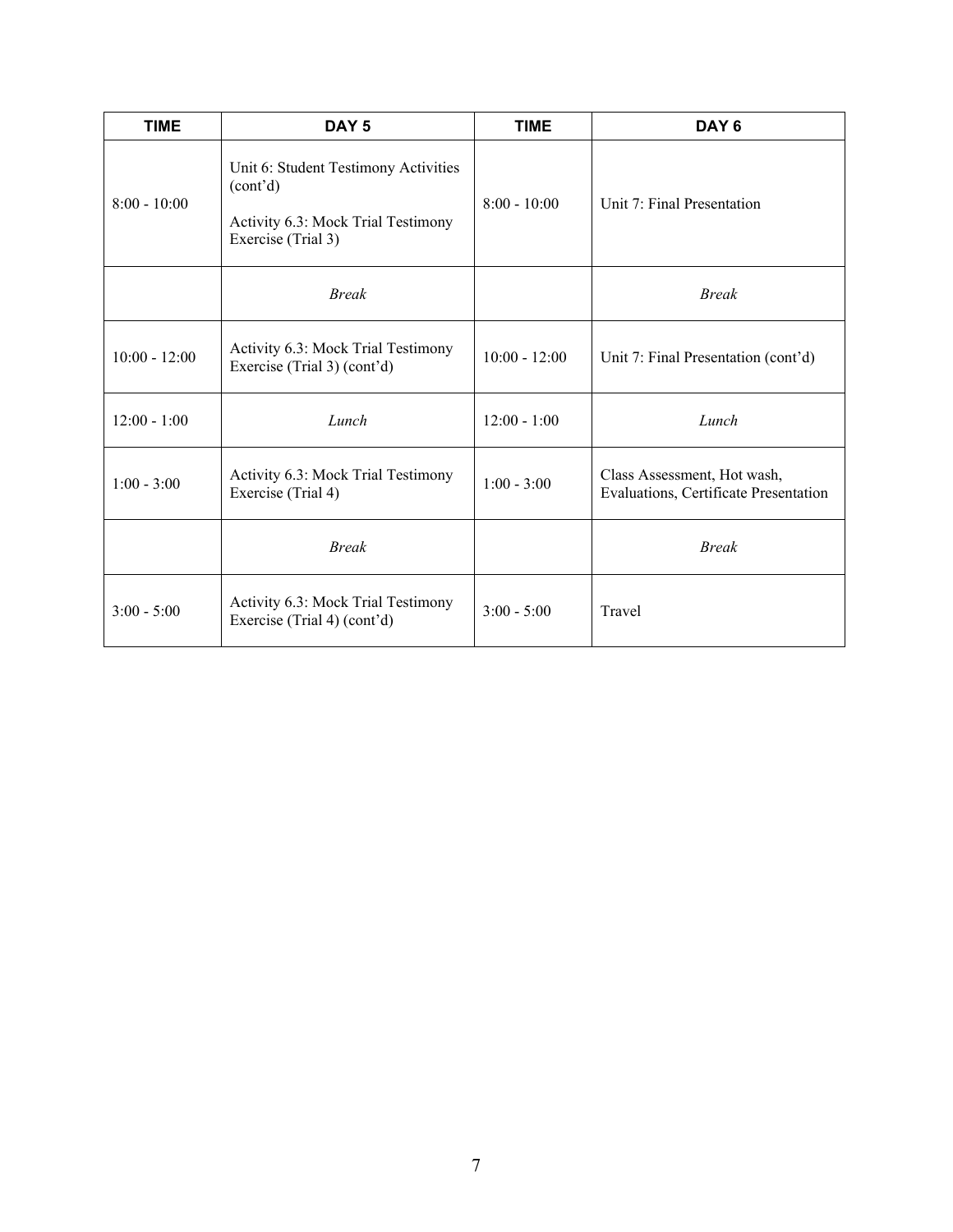## **Course Resources (Instructional Materials)**

- Students are expected to have access to their own copies of NFPA 921, *Guide for Fire and Explosion Investigations*, and NFPA 1033, *Standard for Professional Qualifications for Fire Investigator*, prior to class to prepare and to complete pre-course work.
- Students are expected to bring copies of NFPA 921 and NFPA 1033 to class.
- Students are expected to conduct additional research using their own resources, the internet, and/or the campus library when they arrive.

## **Grading Methodology (Evaluation Procedures)**

Both formal and informal evaluations are conducted throughout the course and are an essential component as they provide real-time feedback in an experiential learning environment.

In addition to the formal, graded evaluations described below, students are provided additional practice and informal feedback during the voir dire, deposition, and mock trial testimony activities. These include peer, instructor, and self-evaluation. Attorney/instructors will provide verbal feedback on testimony and comment on case projects. Student peers serve as members of a mock jury and complete Testimony Evaluation forms that are given to each student after their testimony.

A minimum of 80% is required for successful completion of this course. The total course score is derived from the following assignments:

| <b>Evaluation Method</b> | <b>Percent of Final Grade</b> |
|--------------------------|-------------------------------|
| Discussion Board Post    | 5%                            |
| <b>Essay Assignment</b>  | 15%                           |
| Origin and Cause Report  | 20%                           |
| Mock Trial Testimony     | 50%                           |
| Final Presentation       | 10%                           |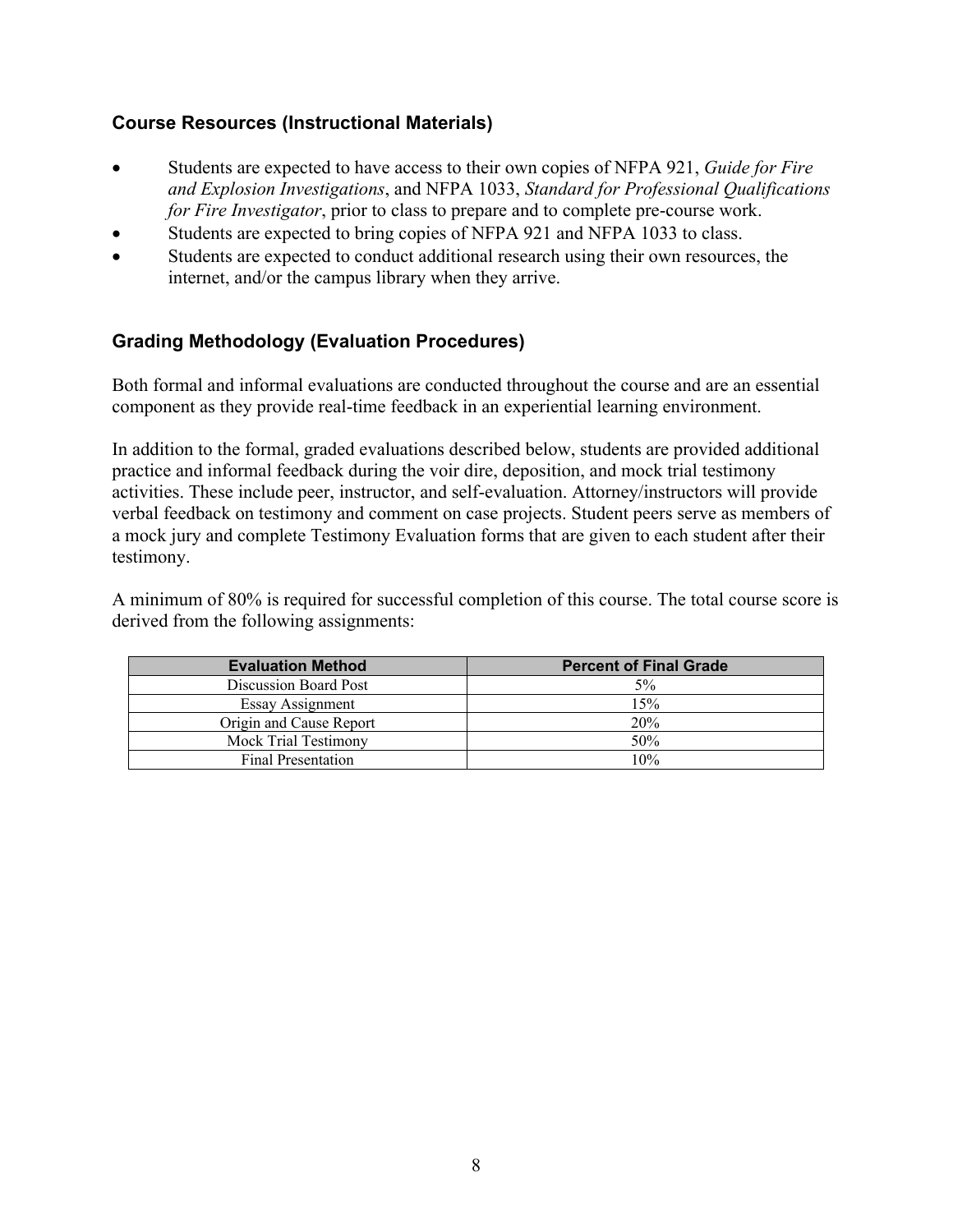## **Course Outline**

#### **Unit 1: Introduction (Day 1)**

#### **Objectives**

None.

#### **Unit 2: Courtroom Introduction (Day 1)**

#### **Objectives**

#### **Terminal Objective**

The students will be able to:

2.1 Distinguish among the various types of court proceedings, the roles of courtroom personnel, trial procedures, and the presentation of professional witness expert testimony.

#### **Enabling Objectives**

The students will be able to:

- 2.1 Explain the different types of court proceedings.
- 2.2 Assess the trial process.
- 2.3 Categorize the roles of courtroom personnel.
- 2.4 Consider appropriate professional courtroom demeanor.
- 2.5 Defend against common cross-examination strategies.

#### **Unit 3: Case File Introduction (Day 1)**

#### **Objectives**

#### **Terminal Objective**

The students will be able to:

3.1 Using the scientific method, formulate a defensible origin and cause hypothesis from a fire case file.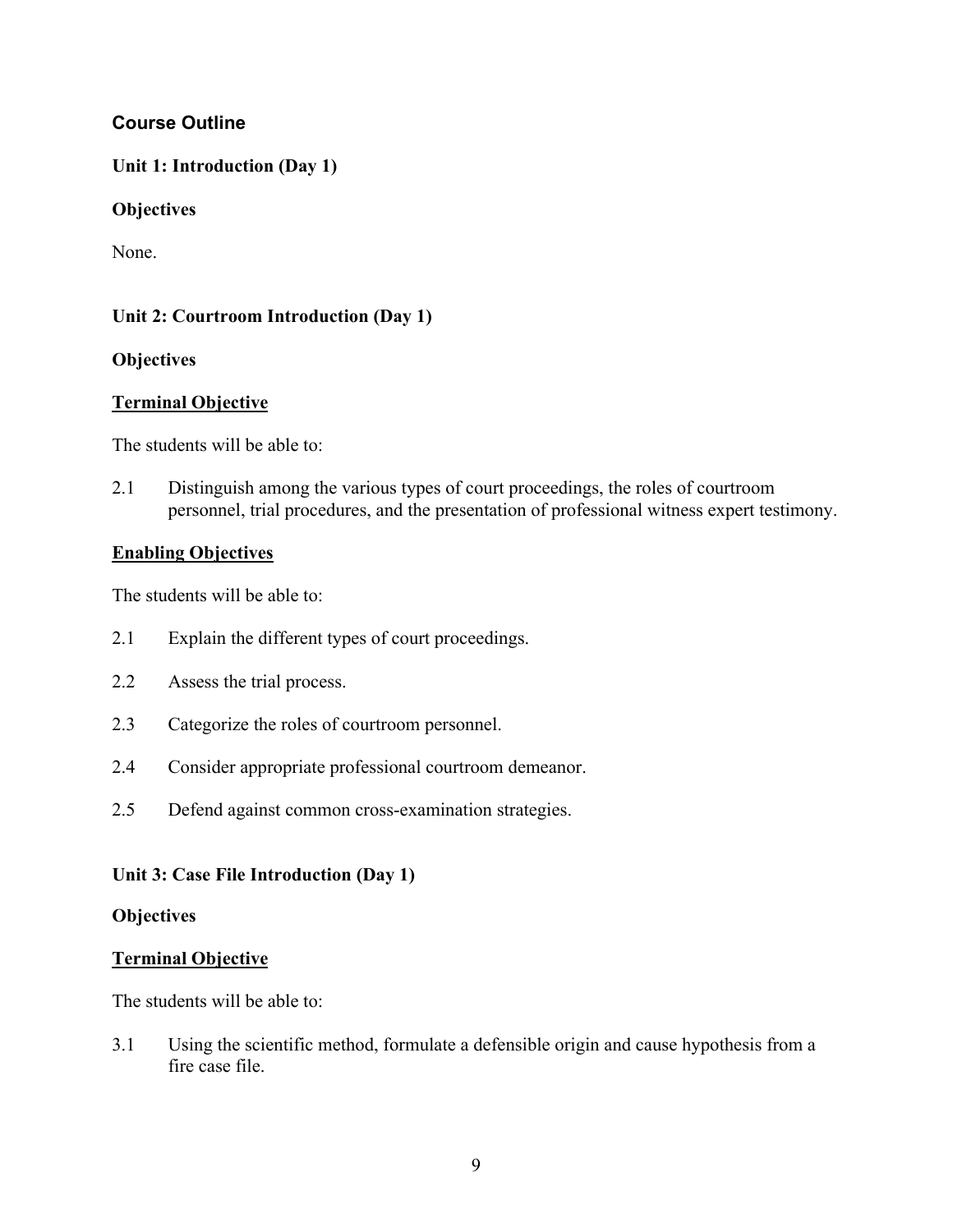#### **Enabling Objectives**

The students will be able to:

- 3.1 Evaluate case file contents.
- 3.2 Design a systematic methodology to examine, decipher, prioritize, consolidate and summarize case file contents.
- 3.3 Compose a thorough and accurate report that can be defended during a deposition and mock trial testimony.

#### **Unit 4: Case Development (Day 1)**

#### **Objectives**

#### **Terminal Objective**

The students will be able to:

4.1 Create and present a fire investigation case that can withstand legal challenge.

#### **Enabling Objectives**

The students will be able to:

- 4.1 Demonstrate fire investigation and case development essentials.
- 4.2 Consider data for analysis.
- 4.3 Prepare an expert report for use throughout the legal process.

#### **Unit 5: Legal Considerations – Panel Discussion (Day 3)**

#### **Objectives**

#### **Terminal Objective**

The students will be able to:

5.1 Integrate knowledge, strategies, and skills to effect admissible and reliable expert witness testimony.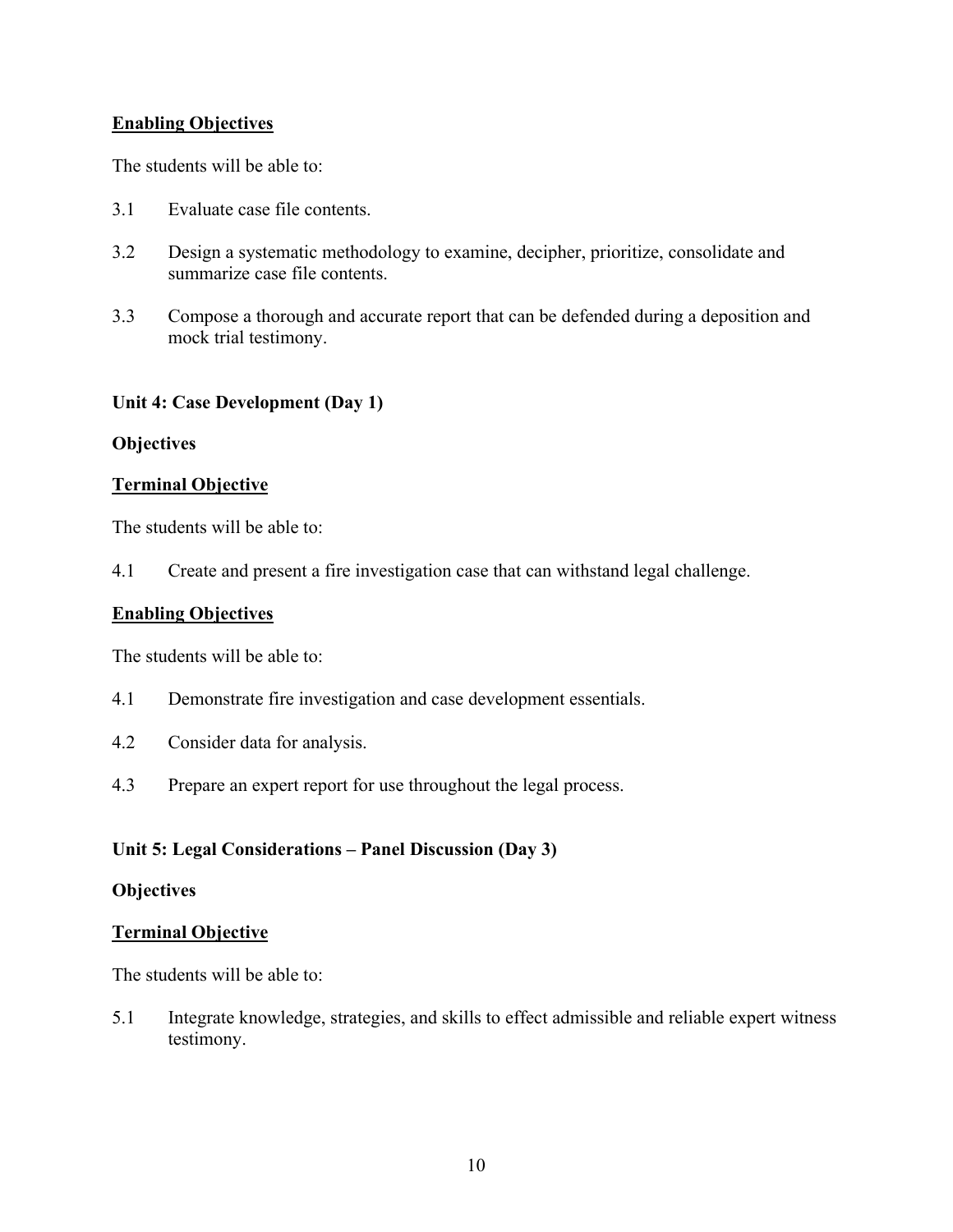#### **Enabling Objectives**

The students will be able to:

- 5.1 Anticipate the legal issues that will affect a fire investigator's case.
- 5.2 Evaluate the impact of the Fifth and Sixth Amendments to the Constitution and Miranda.
- 5.3 Summarize expert testimony constraints imposed by Federal Rules of Evidence (FRE) 701 and 702.
- 5.4 Distinguish between a fact witness and an expert witness.
- 5.5 Integrate issues and expert witness challenges.

#### **Unit 6: Student Testimony Activities (Day 3)**

#### **Objectives**

#### **Terminal Objective**

6.1 Simulate expert testimony in an intense and realistic mock trial setting.

#### **Enabling Objectives**

- 6.1 Demonstrate credible fire investigation knowledge.
- 6.2 Demonstrate effective communication skills within a courtroom.
- 6.3 Demonstrate professional courtroom demeanor.

#### **Unit 7: Final Presentation (Day 6)**

#### **Objectives**

#### **Terminal Objective**

7.1 Perform and present a self-evaluation of expert testimony performance.

#### **Enabling Objectives**

- 7.1 Evaluate individual courtroom testimony.
- 7.2 Compose presentation of analysis and results.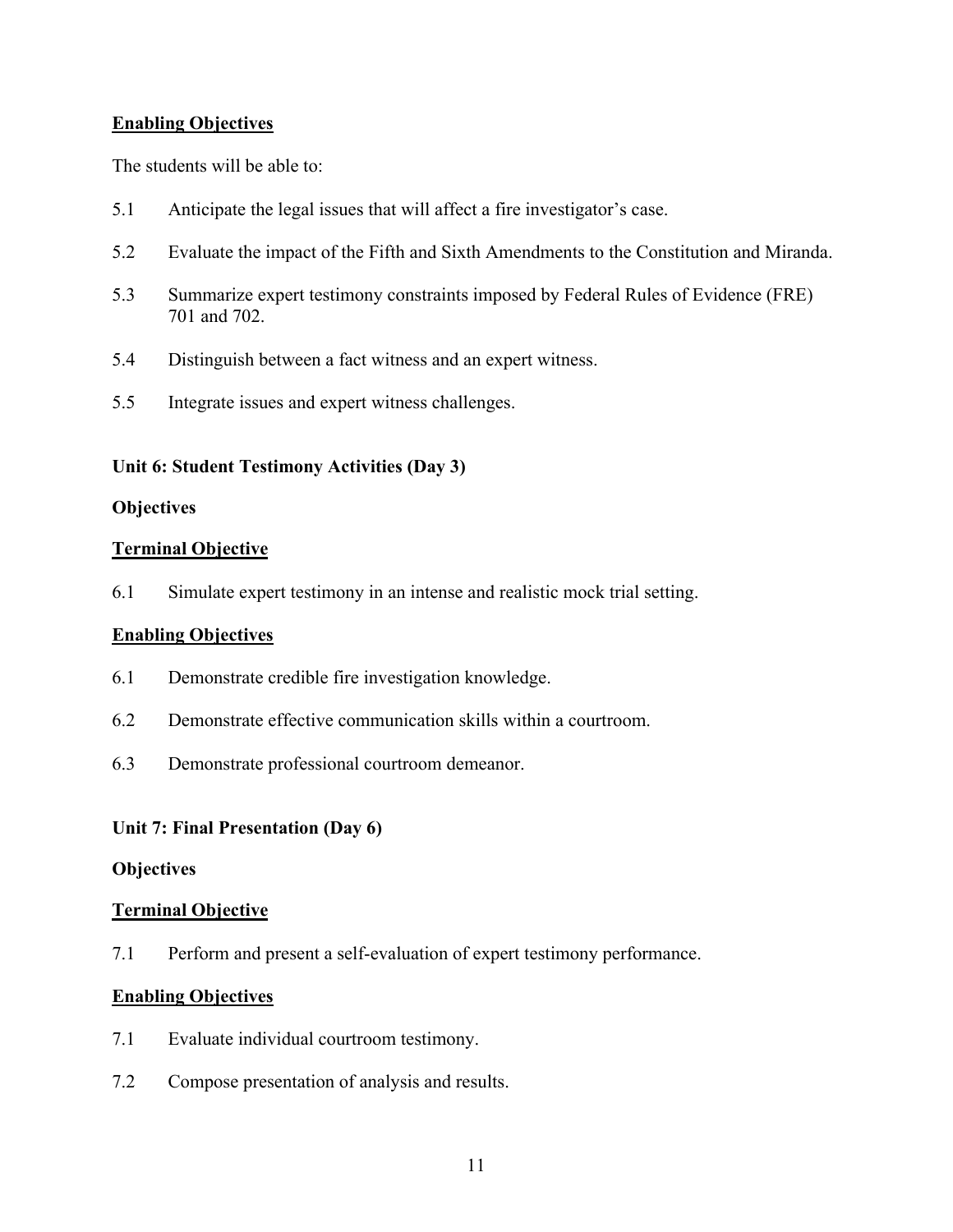## **Policies**

#### **Class Attendance and Cancellation Policy**

#### **Attendance**

- You are required to attend all sessions of the course. If you do not, you may not receive a certificate, and your stipend may be denied.
- If you need to depart campus early and miss any portion of the course and/or graduation, you must make the request in writing to the NFA training specialist. The training specialist, in collaboration with the superintendent, may waive the attendance requirement in order to accommodate you with extraordinary circumstances as long as you complete all course requirements. If you receive approval for departing early, you must forward the approval to the Admissions Office so your stipend reimbursement is not limited.

#### **Student Substitutions**

Substitutions for NFA courses are made from waiting lists; your department can't send someone in your place.

#### **Cancellations or No-Shows**

NFA's mission for delivery of courses is impaired significantly by cancellations and no-shows. It is very difficult and costly to recruit students at the last minute. Currently there is a two-year ban on student attendance for students who are no-shows or cancel within 30 days of the course start date without a valid reason. If you receive such a restriction, your supervisor needs to send a letter to our Admissions Office explaining the cancellation/no-show.

## **Course Failure**

If you fail an on-campus course, you will not be issued a stipend for that course. You can reapply for the failed course or any other NFA course and go through the random selection process. You don't have to successfully complete the failed course before attending another NFA course.

#### **Student Code of Conduct Policy**

Students, instructors and staff are expected to treat each other with respect at all times. Inappropriate behavior will not be tolerated and may result in removal from campus and denial of stipends.

## **Writing Expectations**

Student writing will conform to the generally accepted academic standards for college papers. Papers will reflect the original work of the student and give appropriate credit through citations for ideas belonging to other authors, publications or organizations. Student written work should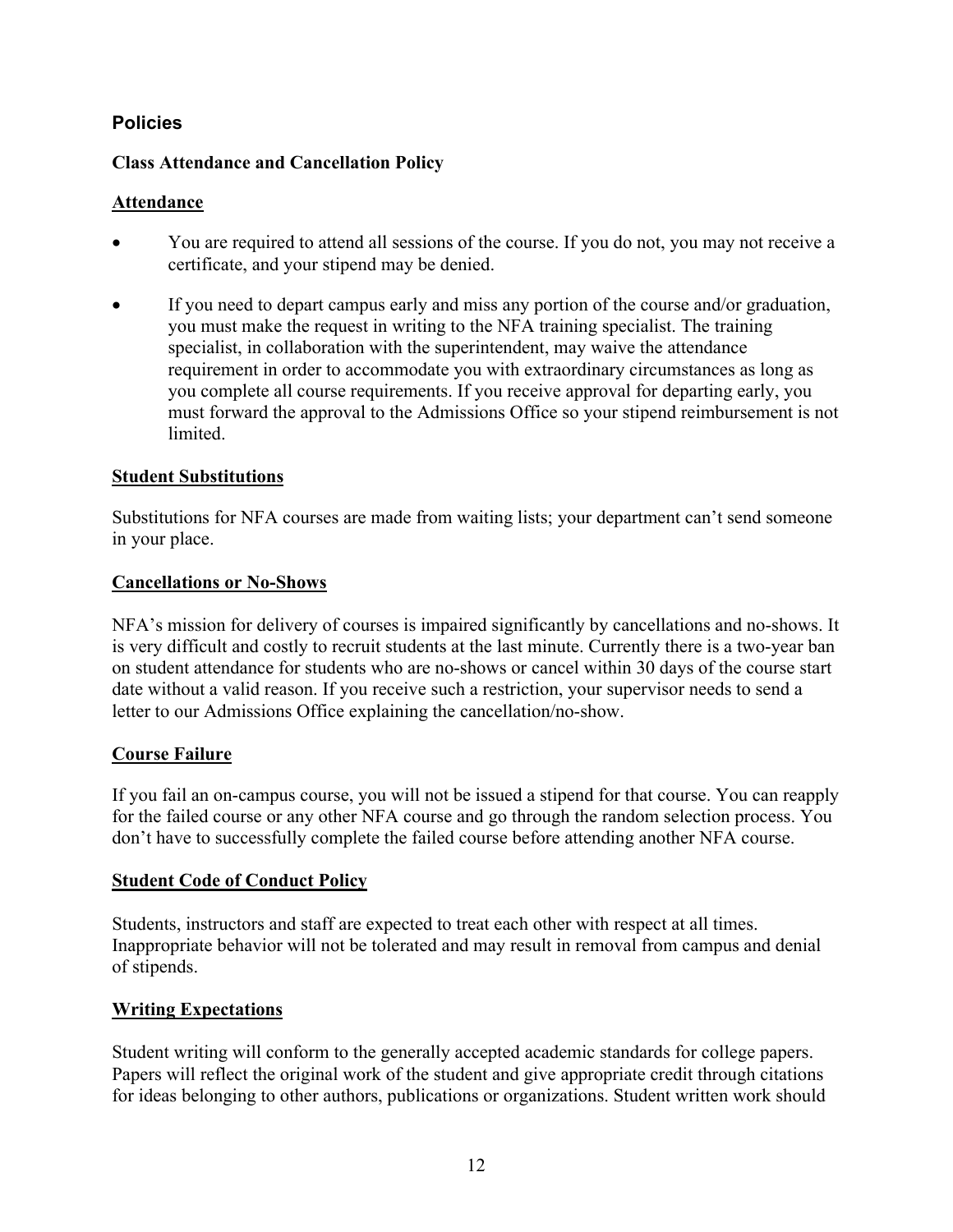be free of grammatical and syntax errors, free of profanity or obscene language or ideas, and reflect critical thinking related to the course subject matter.

#### **Citation and Reference Style**

Attention please: Students will follow the *Publication Manual of The American Psychological Association*, sixth edition as the sole citation and reference style used in written work submitted as part of coursework to NFA. Assignments completed in a narrative essay, composition format, abstract, and discussion posts must follow the citation style cited in the *Publication Manual of The American Psychological Association*, sixth edition.

#### **Late Assignments**

Students are expected to submit classroom assignments by the posted due date and time and to complete the course according to the published class schedule. As adults, students, and working professionals, you must manage competing demands on your time.

#### **Disclaimer Statement**

Course content may vary from the outline to meet the needs of this particular group.

#### **Grading**

Please review the following rubrics that explain how grades will be awarded.

Students who do not complete the entire course will be awarded an Incomplete (I) grade. In accordance with NFA academic policies, an Incomplete (I) grade must be removed by the end of the next semester following the course, or it automatically becomes a Failing (F) grade.

If you fail an on-campus course, you will not be issued a stipend for that course. You can reapply for the failed course or any other NFA course and go through the random selection process. You don't have to successfully complete the failed course before attending another NFA course.

[http://www.usfa.fema.gov/training/nfa/admissions/student\\_policies.html](http://www.usfa.fema.gov/training/nfa/admissions/student_policies.html)

## **Academic Honesty**

Students are expected to exhibit exemplary ethical behavior and conduct as part of the NFA community and society as a whole. Acts of academic dishonesty including cheating, plagiarism, deliberate falsification, and other unethical behaviors will not be tolerated.

Students are expected to report academic misconduct when they witness a violation. All cases of academic misconduct shall be reported by the instructor to the Training Specialist.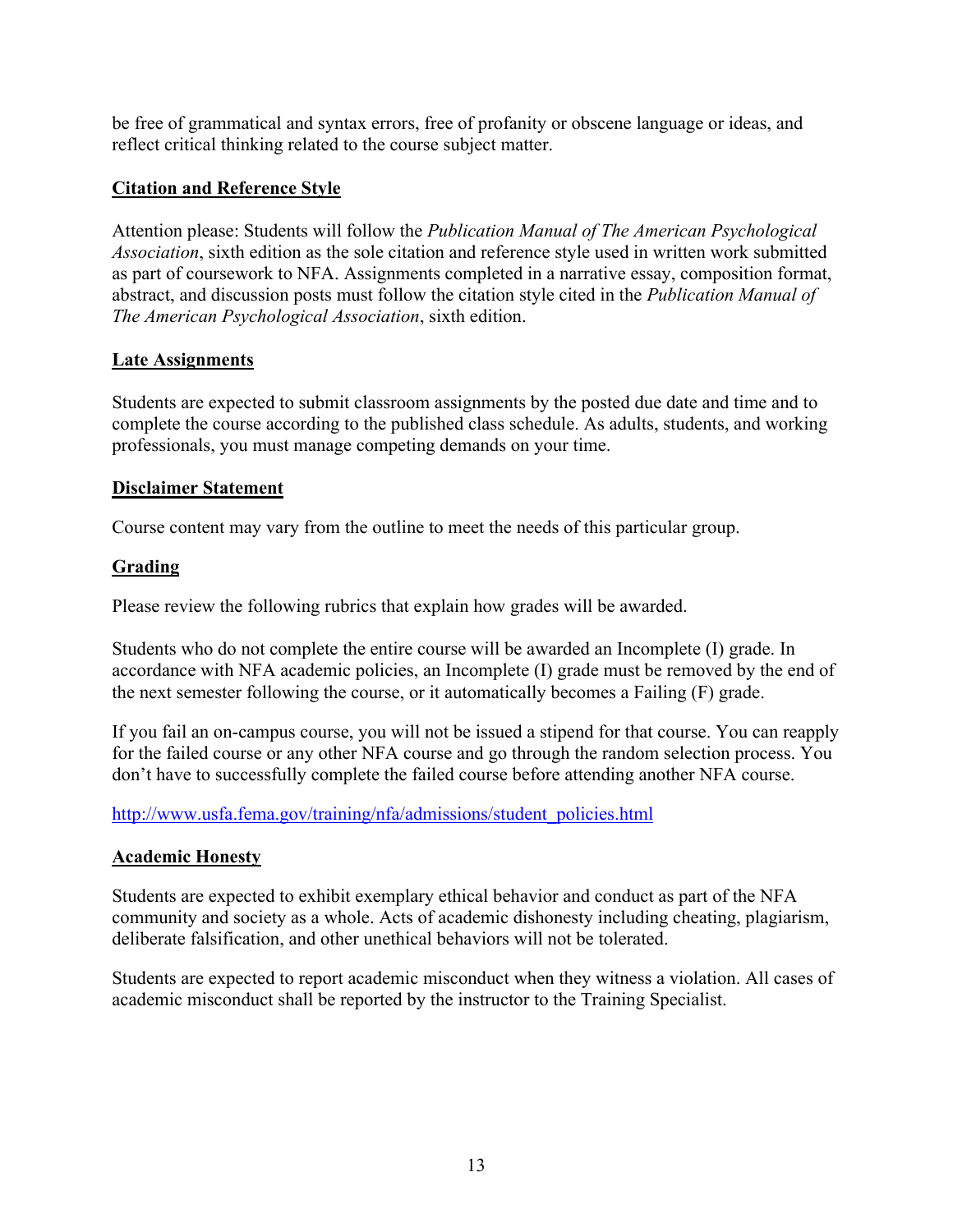If a student is found to have engaged in misconduct and the allegations are upheld, the penalties may include, but are not limited to, one or a combination of the following:

- expulsion,
- withholding of stipend or forfeiture of stipend paid,
- exclusion from future classes for a specified period; depending on the severity it could range from 1-10 years, and/or
- forfeiture of certificate for course(s) enrolled in at NETC.

Refer to NFA-specific Standard Operating Procedure 700.1 – *Academic Code of Conduct and Ethics* for more information.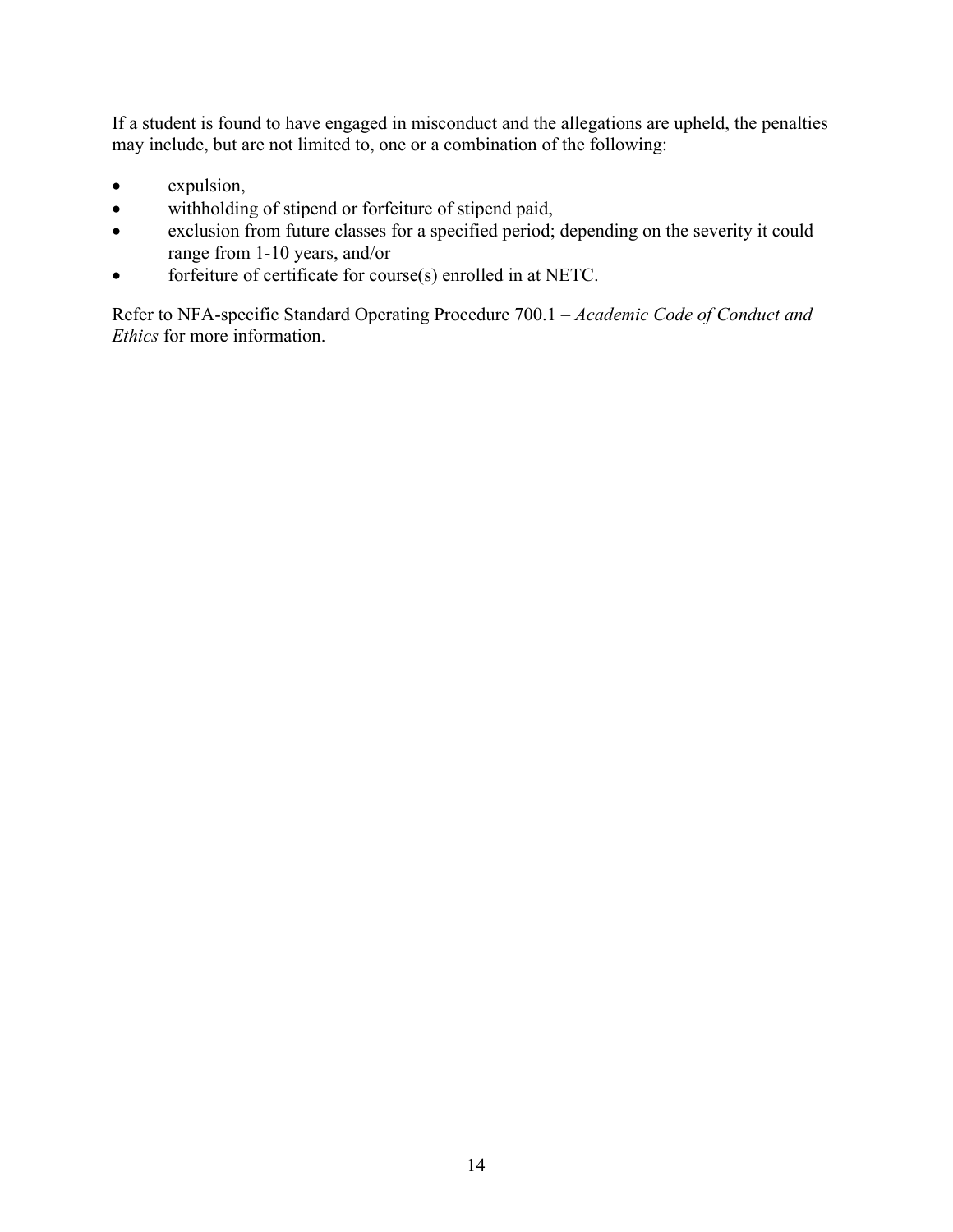# **Grading Rubrics**

## **Discussion Post Grading Rubric**

Students will post a well-developed, referenced, and grammatically correct discussion post which identifies three challenges faced by an investigator when they cannot go to the actual fire scene, nor can they further interview witnesses. Students will comment on 2 other student's initial posts.

| <b>Evidenced Understanding and</b><br><b>Critical Thinking</b>                                                                | <b>Marginal Comprehension</b>                                                                                                                             | <b>Limited Comprehension</b>                                                                                                                              |
|-------------------------------------------------------------------------------------------------------------------------------|-----------------------------------------------------------------------------------------------------------------------------------------------------------|-----------------------------------------------------------------------------------------------------------------------------------------------------------|
| <b>5 Points</b>                                                                                                               | 3 points                                                                                                                                                  | 0 Points                                                                                                                                                  |
| Initial post was well-developed,<br>referenced, and grammatically<br>correct.<br>Initial post identified three<br>challenges. | Failed to provide any one of the<br>following:<br>Initial post was well-developed,<br>referenced, and grammatically<br>correct.                           | Failed to provide two or more of<br>the following:<br>Initial post was well-developed,<br>referenced, and grammatically<br>correct.                       |
| Prepared a well-developed<br>paragraph-length comment for at<br>least two classmates' published<br>posts.                     | Initial post identified three<br>challenges.<br>Prepared a well-developed<br>paragraph-length comment for at<br>least two classmates' published<br>posts. | Initial post identified three<br>challenges.<br>Prepared a well-developed<br>paragraph-length comment for at<br>least two classmates' published<br>posts. |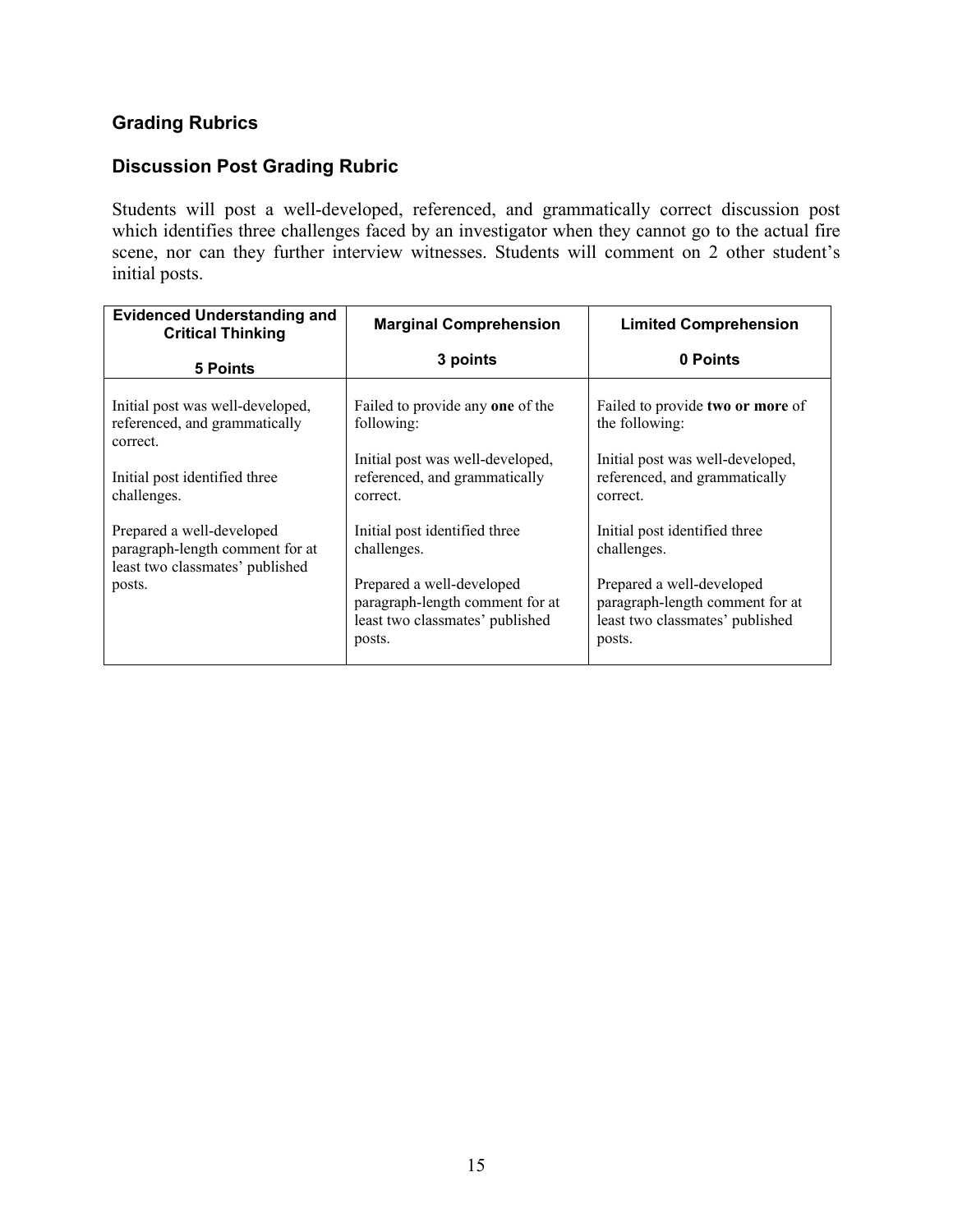# **Essay Grading Rubric**

Students will complete an essay question relating to the identification, discussion, and validity of three hypotheses regarding the origin and causation of their assigned case file fire. In addition to NFPA 921, Chapters 4 and 5, students will reference their discussion using NFPA 921 and at least one other published source.

|                                                                                                                                                           | <b>Ratings</b>                                                                                                                                                                                                                                                                                                                                                                                                                                                                                                                                                                                                                                                                                                                                                                                                                                                    |                                                                                                                                                                                                                                                                                                                                                                                                                                                                                                                                                                                                                                                                                                                                                                                                                                          |                                                                                                                                                                                                                                                                                                                                                                                                                                                                                                                                                                                                                                                                                                                                                                                                                                     |  |  |
|-----------------------------------------------------------------------------------------------------------------------------------------------------------|-------------------------------------------------------------------------------------------------------------------------------------------------------------------------------------------------------------------------------------------------------------------------------------------------------------------------------------------------------------------------------------------------------------------------------------------------------------------------------------------------------------------------------------------------------------------------------------------------------------------------------------------------------------------------------------------------------------------------------------------------------------------------------------------------------------------------------------------------------------------|------------------------------------------------------------------------------------------------------------------------------------------------------------------------------------------------------------------------------------------------------------------------------------------------------------------------------------------------------------------------------------------------------------------------------------------------------------------------------------------------------------------------------------------------------------------------------------------------------------------------------------------------------------------------------------------------------------------------------------------------------------------------------------------------------------------------------------------|-------------------------------------------------------------------------------------------------------------------------------------------------------------------------------------------------------------------------------------------------------------------------------------------------------------------------------------------------------------------------------------------------------------------------------------------------------------------------------------------------------------------------------------------------------------------------------------------------------------------------------------------------------------------------------------------------------------------------------------------------------------------------------------------------------------------------------------|--|--|
| <b>Question</b>                                                                                                                                           | 15 points                                                                                                                                                                                                                                                                                                                                                                                                                                                                                                                                                                                                                                                                                                                                                                                                                                                         | 12 - 14 points                                                                                                                                                                                                                                                                                                                                                                                                                                                                                                                                                                                                                                                                                                                                                                                                                           | 10 points (less if<br>incomplete)                                                                                                                                                                                                                                                                                                                                                                                                                                                                                                                                                                                                                                                                                                                                                                                                   |  |  |
| Identify, describe, and<br>discuss three<br>hypotheses relating to<br>the origin and<br>causation of the fire<br>scene as described in<br>your case file. | <b>Evidence of</b><br>understanding and<br>critical thinking:<br>Response includes<br>$\bullet$<br>discussion of three<br>origin/causation<br>hypotheses.<br>Demonstrated<br>$\bullet$<br>application of the<br>Scientific Method<br>in response.<br>Identified and<br>$\bullet$<br>discusses any heat<br>release rate (HRR)<br>or fire dynamics<br>factors influencing<br>hypotheses.<br>Identified and<br>$\bullet$<br>discusses the<br>effects of<br>ventilation as<br>related to fire<br>development.<br>If applicable,<br>$\bullet$<br>provided thorough<br>explanation of the<br>significance of<br>burn patterns to<br>hypotheses.<br>If applicable,<br>$\bullet$<br>provided summary<br>incorporation of<br>witness statements<br>to development of<br>hypotheses.<br>Used at least two<br>references.<br>Grammatically<br>$\bullet$<br>correct response. | Marginal<br>comprehension:<br>Provided only two<br>$\bullet$<br>origin/causation<br>hypotheses.<br>Partially applies<br>$\bullet$<br>Scientific Method<br>in response.<br>Misapplies or<br>$\bullet$<br>misidentifies<br>theories of HRR<br>or heat transfer<br>factors<br>influencing<br>hypotheses.<br><b>OR</b><br>Incorrectly<br>$\bullet$<br>identifies or uses<br>incorrect<br>terminology to<br>discuss ventilation<br>effects.<br>If applicable,<br>$\bullet$<br>provided a partial<br>explanation of the<br>significance of<br>observed burn<br>patterns to<br>hypotheses.<br><b>OR</b><br>$\bullet$<br>If applicable,<br>provided partial or<br>incomplete<br>summary of<br>witness<br>statements to<br>development of<br>hypotheses.<br>References NFPA<br>921 only.<br>Multiple minor<br>$\bullet$<br>grammatical<br>errors. | Limited comprehension:<br>Any of the following:<br>Neglects a<br>$\bullet$<br>discussion of area<br>of origin OR<br>causation<br>hypotheses.<br>Failed to<br>$\bullet$<br>demonstrate basic<br>application of the<br>Scientific Method<br>in response.<br>No discussion of<br>$\bullet$<br>HRR or heat<br>transfer factors<br>influencing<br>hypotheses.<br>No discussion of<br>$\bullet$<br>the effect of<br>ventilation of fire<br>growth and<br>development.<br>If applicable,<br>$\bullet$<br>provided no<br>explanation of the<br>significance of<br>observed burn<br>patterns to<br>hypotheses.<br>If applicable,<br>$\bullet$<br>failed to<br>incorporate<br>witness<br>statements to<br>development of<br>hypotheses.<br>No references.<br>$\bullet$<br>Grammatically<br>$\bullet$<br>incorrect response<br>(major errors). |  |  |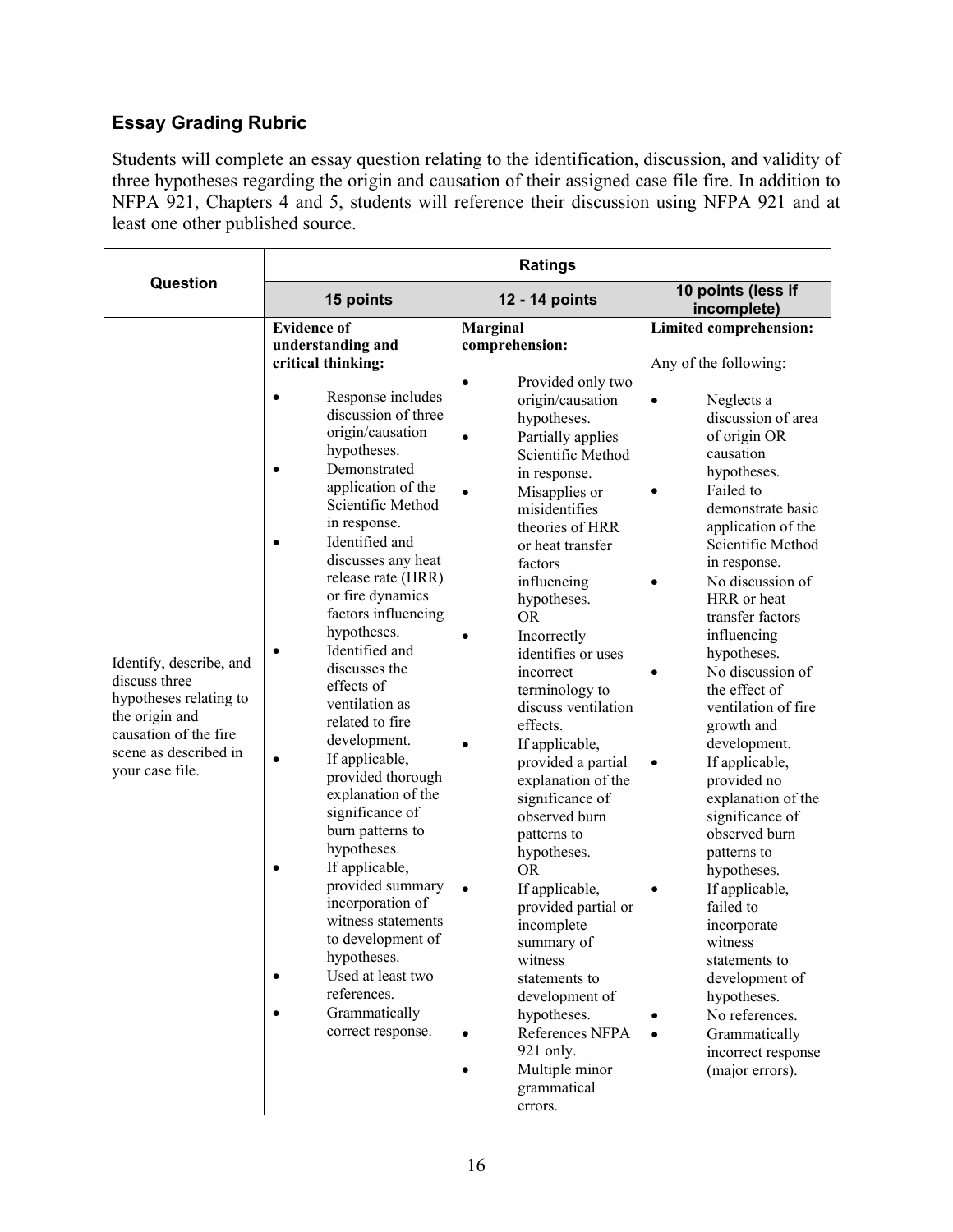# **Origin and Cause Report Grading Rubric**

Students will submit a comprehensive Origin and Cause Report for their assigned case. Students will begin developing the report prior to arriving on campus and will be afforded time to finalize the report in class. The quality of, and familiarity with, the report is essential to successful testimony.

| <b>Criteria</b>                                           | <b>Critical Thinking and</b><br>Comprehension<br><b>5 Points Per Section</b>                                                                                                                                                                                                                                                 | <b>Marginal Comprehension</b><br><b>3 Points Per Section</b>                                                                                                                                                                                | <b>Insufficient</b><br>Comprehension<br>0 Points Per Section                                                                                                                                              |  |
|-----------------------------------------------------------|------------------------------------------------------------------------------------------------------------------------------------------------------------------------------------------------------------------------------------------------------------------------------------------------------------------------------|---------------------------------------------------------------------------------------------------------------------------------------------------------------------------------------------------------------------------------------------|-----------------------------------------------------------------------------------------------------------------------------------------------------------------------------------------------------------|--|
| <b>Synopsis</b>                                           | Writing demonstrates a clear,<br>concise, and accurate summary<br>of the facts, circumstances, and<br>information provided in the case<br>file.                                                                                                                                                                              | Writing demonstrates a<br>$\bullet$<br>limited understanding<br>of the facts of the case.<br>Writing is accurate but<br>$\bullet$<br>imprecise and<br>confusing to the<br>reader.                                                           | Fails to include any<br>synopsis or opening<br>summary.                                                                                                                                                   |  |
|                                                           |                                                                                                                                                                                                                                                                                                                              | <b>Collect Data</b>                                                                                                                                                                                                                         |                                                                                                                                                                                                           |  |
| <b>Witness</b><br><b>Statements and</b><br><b>Reports</b> | Summarizes the<br>significant data<br>contained in the case<br>file.<br>Successfully uses<br>witness statements and<br>reports to support<br>and/or exclude each<br>hypothesis.                                                                                                                                              | Summarizes the<br>$\bullet$<br>significant data<br>contained in the case<br>file.<br>Successfully uses<br>$\bullet$<br>witness statements and<br>reports to only support<br>the final hypothesis.<br>(Fails to apply to all<br>hypotheses.) | Missed critical evidence<br>provided in the Witness<br>Statements and/or<br>Reports to support<br>and/or exclude<br>hypotheses.                                                                           |  |
| <b>Evidence</b>                                           | Identified most of the<br>$\bullet$<br>evidence relevant to<br>the case.<br>Effectively used the<br>evidence log to support<br>report.<br>Effective identification<br>of all evidence<br>included in the case<br>file.<br>Recognition of trace<br>evidence or easily<br>missed evidence as<br>presented in the case<br>file. | Identified most of the<br>$\bullet$<br>evidence relevant to<br>the case.<br>Failed to apply and/or<br>$\bullet$<br>evaluate all evidence<br>contained on the<br>evidence log.                                                               | Failed to<br>$\bullet$<br>identify most<br>of the evidence<br>relevant to the<br>case.<br><b>OR</b><br>Failed to use<br>$\bullet$<br>the evidence<br>log.                                                 |  |
| <b>Fire Patterns</b>                                      | Provided thorough<br>$\bullet$<br>explanation of the<br>significance of<br>observed burn patterns<br>to origin<br>determination.<br>Correctly identified<br>and (if reported)<br>named significant burn<br>patterns, and those<br>names are as outlined<br>in NFPA 921.                                                      | Used nonstandard (non-NFPA<br>921) names or terminology to<br>explain significant burn<br>patterns.                                                                                                                                         | Failed to<br>$\bullet$<br>reference<br>NFPA 921 as a<br>guide for the<br>explanation of<br>observed burn<br>patterns.<br>Failed to relate<br>the observed<br>burn patterns to<br>origin<br>determination. |  |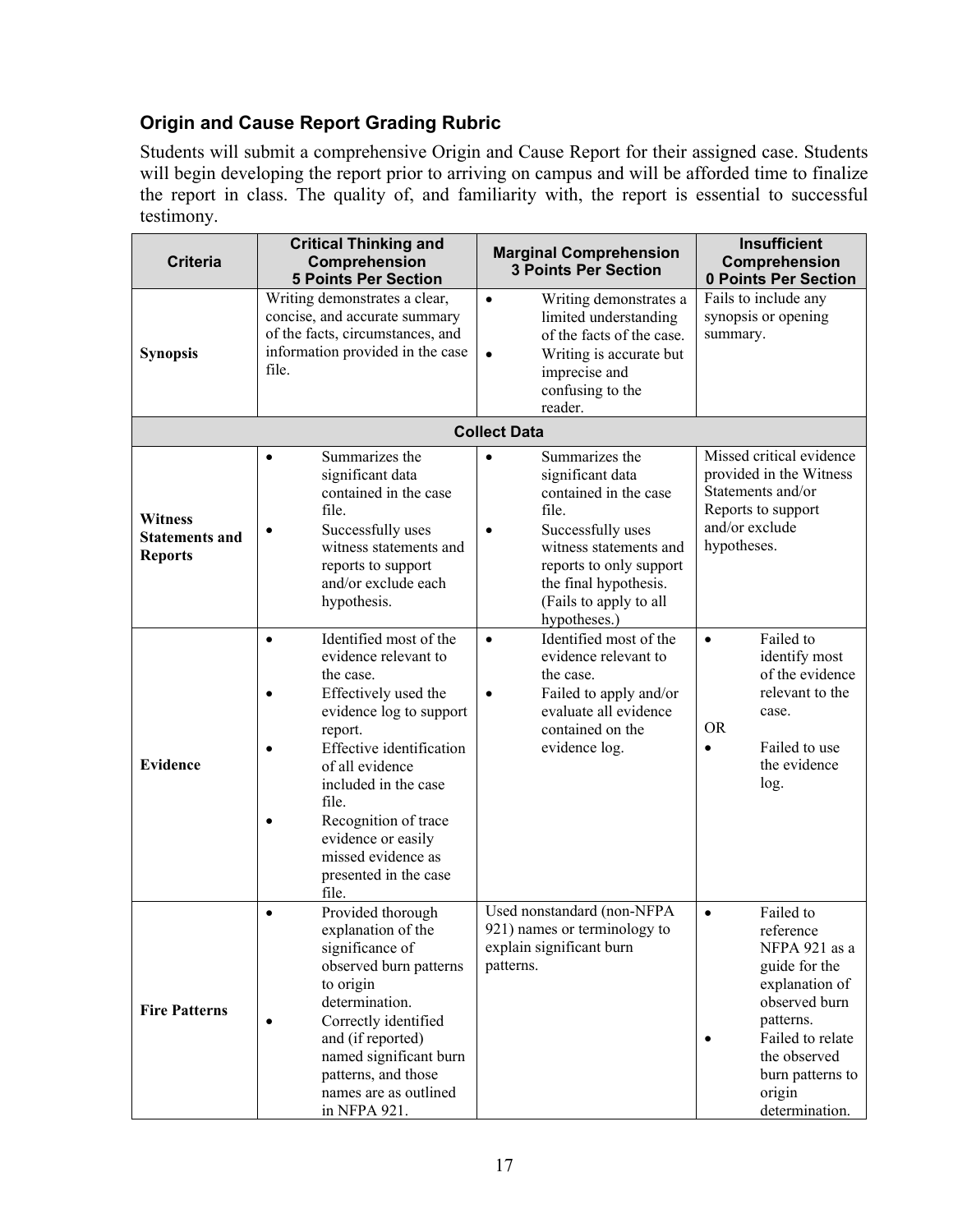|                      | $\bullet$ | Accurately described      | Missed one area of higher          | Missed two or more        |
|----------------------|-----------|---------------------------|------------------------------------|---------------------------|
|                      |           | ventilation as related to | criteria.                          | areas of higher criteria. |
|                      |           | fire development.         |                                    |                           |
|                      |           | Writing demonstrates      |                                    |                           |
|                      |           | identification,           |                                    |                           |
|                      |           | evaluation, and           |                                    |                           |
|                      |           |                           |                                    |                           |
|                      |           | assessment of             |                                    |                           |
| <b>Ventilation</b>   |           | ventilation principles,   |                                    |                           |
|                      |           | openings, and effects, as |                                    |                           |
|                      |           | germane to specific fire  |                                    |                           |
|                      |           | development and           |                                    |                           |
|                      |           | proffered hypothesis.     |                                    |                           |
|                      |           | Identifies or discussed   |                                    |                           |
|                      |           | ventilation affected      |                                    |                           |
|                      |           | patterns observed         |                                    |                           |
|                      |           | during the data review.   |                                    |                           |
|                      |           |                           | <b>Analyze Data</b>                |                           |
|                      |           | Demonstrates thorough     | Minimal timeline data<br>$\bullet$ | Failed to<br>$\bullet$    |
| <b>Timeline</b>      |           | understanding of          | considered and                     | address                   |
|                      |           | timeline analysis;        | included in the report.            | timeline, no              |
|                      |           | inclusion of timeline     | Minimal discussion of<br>$\bullet$ | evidence of               |
|                      |           | analysis in the report.   | the application of                 | failure analysis.         |
|                      |           | Demonstrates thorough     | failure analysis.                  | No integration<br>٠       |
|                      |           | understanding of failure  |                                    | of timeline or            |
|                      |           | analysis; inclusion of    |                                    | failure data.             |
|                      |           | failure analysis in the   |                                    |                           |
|                      |           | report if applicable.     |                                    |                           |
|                      | $\bullet$ | Thoroughly and            | Higher criteria met with           | Any area of higher        |
|                      |           | correctly described the   | exception of:                      | criteria missed.          |
|                      |           | $method(s)$ of heat       |                                    |                           |
|                      |           | transfer as applied to    | Incorrectly<br>٠                   |                           |
|                      |           | the case file fire.       | identified/described               |                           |
|                      |           | If applicable, accurately | one of the three                   |                           |
|                      |           | described plume           | concepts: radiant                  |                           |
|                      |           | development, as           | feedback, layer                    |                           |
|                      |           | evidenced, and            | development, or                    |                           |
|                      |           | supported by convective   | availability of                    |                           |
|                      |           | and conductive heat       | combustion air.                    |                           |
| <b>Fire Dynamics</b> |           | transfer.                 | Failed to fully                    |                           |
|                      |           | Identified factor(s)      | identify, develop, and             |                           |
|                      |           | impacting HRR, in the     | explain fire dynamics              |                           |
|                      |           | compartment (radiant      | factors in writing.                |                           |
|                      |           | feedback, layer           |                                    |                           |
|                      |           | development,              |                                    |                           |
|                      |           | availability of           |                                    |                           |
|                      |           | combustion air).          |                                    |                           |
|                      |           | Fire dynamics             |                                    |                           |
|                      |           | principles fully          |                                    |                           |
|                      |           | identified, developed,    |                                    |                           |
|                      |           | and explained in          |                                    |                           |
|                      |           | writing.                  |                                    |                           |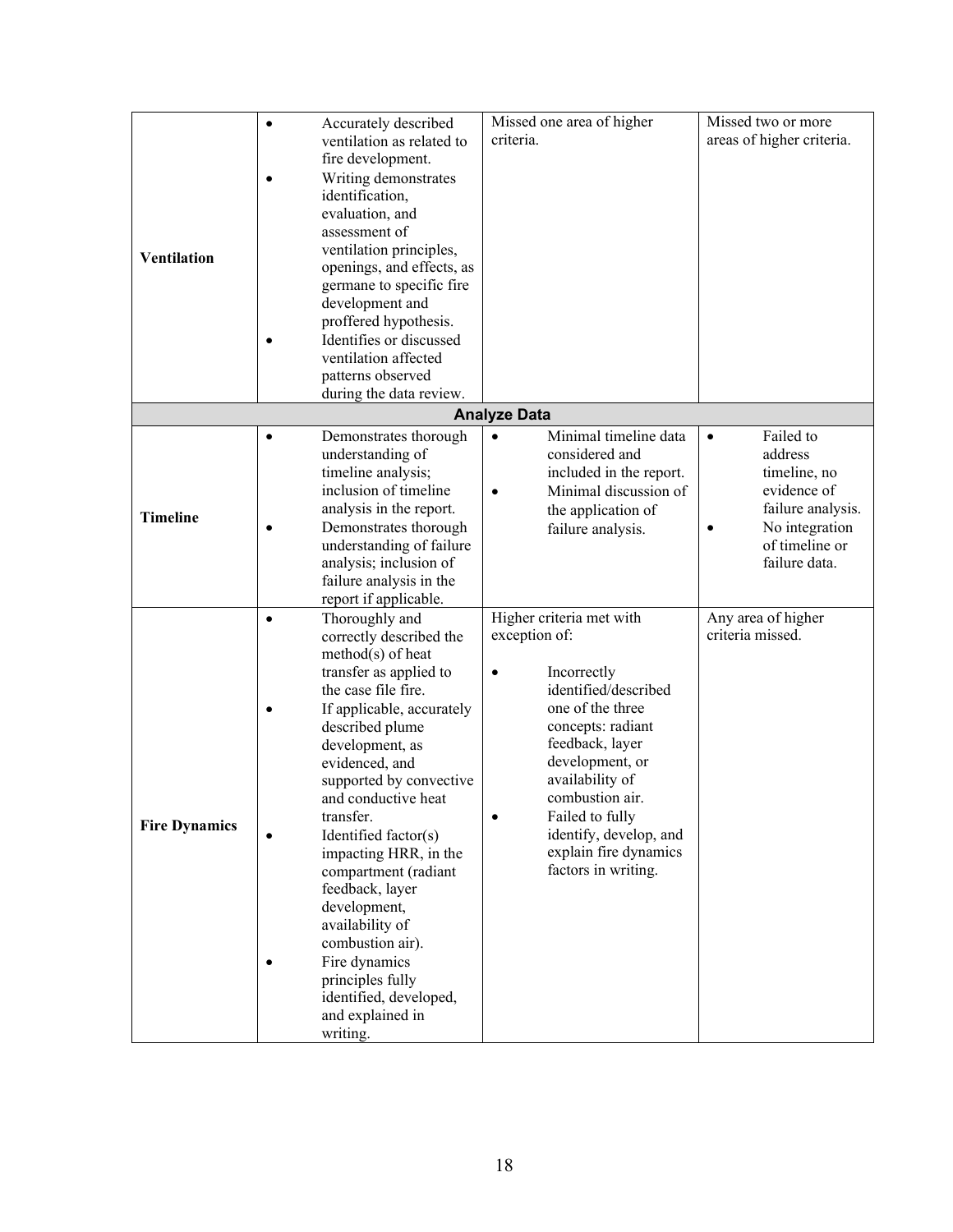| <b>Develop/Test Hypothesis</b> |                                                                                                                                                                                                                                                                                                                                                                                                                                                                                                                         |                                     |                                                                                                                                                                                                                                                                                           |                                         |                                                                                                                                                                |
|--------------------------------|-------------------------------------------------------------------------------------------------------------------------------------------------------------------------------------------------------------------------------------------------------------------------------------------------------------------------------------------------------------------------------------------------------------------------------------------------------------------------------------------------------------------------|-------------------------------------|-------------------------------------------------------------------------------------------------------------------------------------------------------------------------------------------------------------------------------------------------------------------------------------------|-----------------------------------------|----------------------------------------------------------------------------------------------------------------------------------------------------------------|
| Origin                         | Demonstrated<br>$\bullet$<br>understanding, and<br>application of the<br>Scientific Method.<br>Identified a specific<br>area of origin within the<br>compartment.<br>Addressed alternate<br>theories of origin<br>location.                                                                                                                                                                                                                                                                                             | $\bullet$                           | Higher criteria met with<br>exception of:<br>Failed to address<br>alternate origin<br>location theories.                                                                                                                                                                                  | $\bullet$<br><b>OR</b><br>$\bullet$     | Failed to<br>identify a<br>specific area of<br>origin within<br>the<br>compartment.<br>Unable to<br>demonstrate<br>application of<br>the Scientific<br>Method. |
| Causation                      | Followed the Scientific<br>$\bullet$<br>Method and used a<br>systematic approach to<br>successfully determine<br>a cause.<br><b>Identified competent</b><br>$\bullet$<br>ignition source(s) and<br>the circumstance(s)<br>that brought the fuel<br>and ignition source<br>together.<br>If multiple ignition<br>sources exist, explained.<br>Addressed alternate<br>theories of ignition.<br>Writer does not confuse<br>opinions of causation<br>with classification of<br>the fire.                                     | $\bullet$<br>$\bullet$<br>$\bullet$ | Higher criteria met with<br>exception of:<br>Failed to address<br>alternate theories.<br>Failed to demonstrate<br>evidence of hypothesis<br>testing.<br>Confuses or misuses<br>Causation-related<br>content with<br><b>Classification</b><br>information as<br>outlined in NFPA 921.      |                                         | Unable to demonstrate<br>application of the<br>Scientific Method and a<br>systematic approach to<br>conduct a fire scene<br>examination.                       |
| <b>Opinions</b>                | Expert opinions are<br>$\bullet$<br>clearly expressed.<br>Opinions relate directly<br>to the facts at hand, in<br>the specific case file.<br>Opinions are well<br>supported by the totality<br>and completeness of the<br>written report.<br>Fire must be classified<br>$\bullet$<br>as: Incendiary,<br>Accidental, or<br><b>Natural.</b> (For purposes<br>of this assignment,<br><b>Undetermined is not</b><br>acceptable.)<br>Writer does not confuse<br>opinions of causation<br>with classification of<br>the fire. | $\bullet$<br>$\bullet$<br>$\bullet$ | Higher criteria met with<br>exception of:<br>Opinions are not well<br>developed or<br>concisely stated.<br>Opinions are<br>unsupported by the<br>written report.<br>Confuses or misuses<br>Causation-related<br>content with<br>Classification<br>information as<br>outlined in NFPA 921. | exception of:<br>$\bullet$<br><b>OR</b> | Higher criteria met with<br>No opinions<br>provided.<br>Opinions are<br>unsupported, or<br>inconsistent<br>with the case<br>facts as<br>provided.              |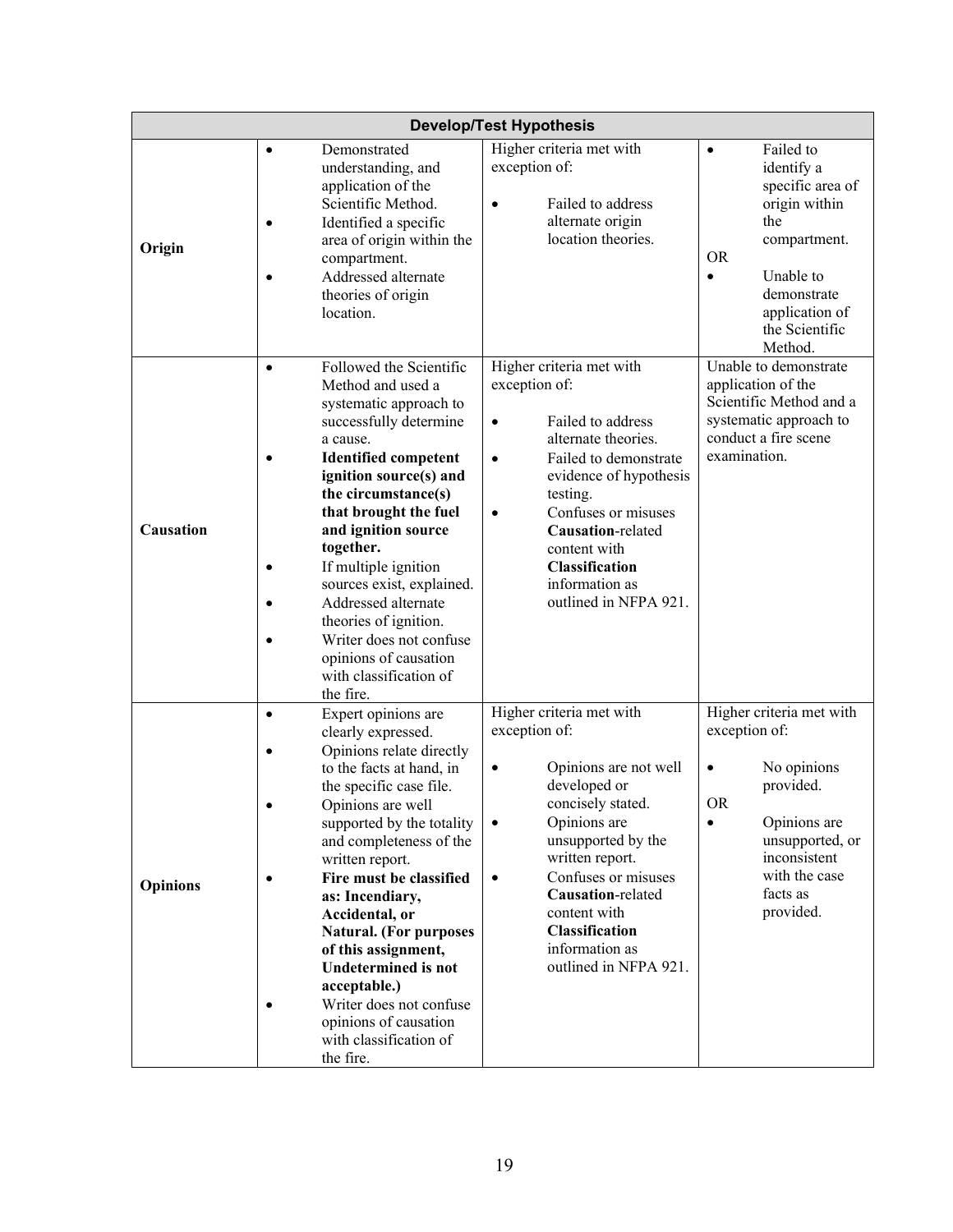|         | Used accurate<br>terminology throughout<br>the report.                                                                                                  | Higher criteria met with<br>exception of:                            | Inaccurate<br>terminology<br>used. |
|---------|---------------------------------------------------------------------------------------------------------------------------------------------------------|----------------------------------------------------------------------|------------------------------------|
| Writing | Organization of<br>contents was contained<br>within the appropriate<br>report sections.<br>References were<br>properly cited.<br>No grammatical errors. | Limited grammatical<br>٠<br>errors.<br>AND/OR<br>Improper citations. | Poor<br>organization.              |

Origin and Cause Report Grading Scale:

 $55 - 50 = A$  $49 - 44 = B$  $43 - 39 = C$  $38 - 33 = D$ 

Note:

- The grade for this assignment will be weighted in the learning management system Blackboard to be 20% of the student's final grade.
- Students will provide a technical, counter expert review of another student's Origin and Cause Report. While this is not a graded activity, it has real-world applications and provides the attorneys with additional questions for consideration during the deposition and mock trial.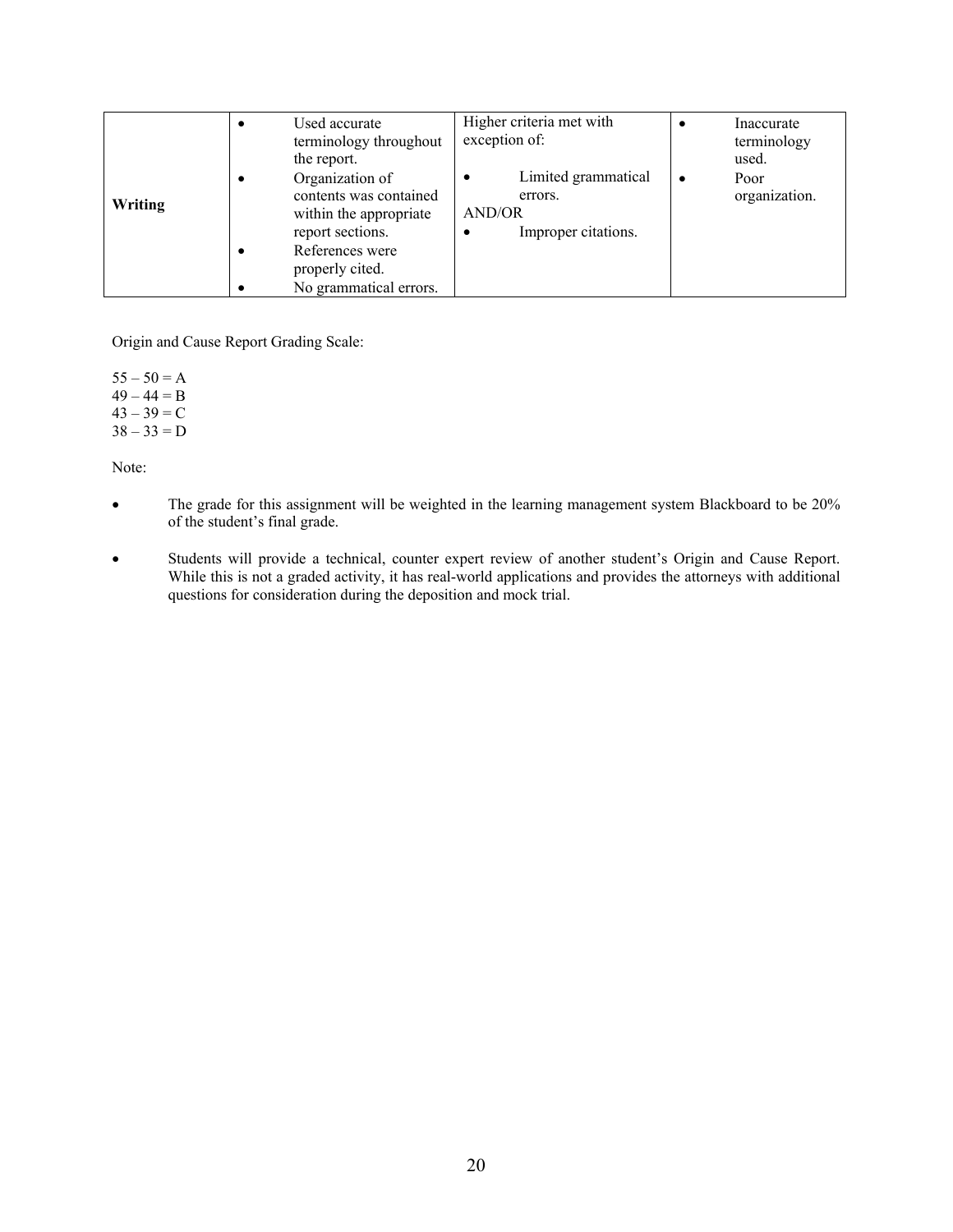# **Testimony Grading Rubric**

Students will provide expert testimony in a mock trial setting. As an expert, the student will present their findings and conclusions, and will be subjected to both a direct and cross examination. The student will be challenged vigorously on their knowledge, training, experience, skill sets, and certainty of opinions.

|                                 | <b>Ratings</b>                                                                                                                                                                                                                                                                                                                                                                                                                                                                                                                                                                                                                                                                                                                                                                                                                                     |                                                                                                                                                                                                                                                                                                                                                                                                                                                                                                                                                                                                                                                                                                                |                                                                                                                                                                                                                                                                                                                                                                                                                                                                                                                                                                                                            |  |  |  |
|---------------------------------|----------------------------------------------------------------------------------------------------------------------------------------------------------------------------------------------------------------------------------------------------------------------------------------------------------------------------------------------------------------------------------------------------------------------------------------------------------------------------------------------------------------------------------------------------------------------------------------------------------------------------------------------------------------------------------------------------------------------------------------------------------------------------------------------------------------------------------------------------|----------------------------------------------------------------------------------------------------------------------------------------------------------------------------------------------------------------------------------------------------------------------------------------------------------------------------------------------------------------------------------------------------------------------------------------------------------------------------------------------------------------------------------------------------------------------------------------------------------------------------------------------------------------------------------------------------------------|------------------------------------------------------------------------------------------------------------------------------------------------------------------------------------------------------------------------------------------------------------------------------------------------------------------------------------------------------------------------------------------------------------------------------------------------------------------------------------------------------------------------------------------------------------------------------------------------------------|--|--|--|
| <b>Criteria</b>                 | 25 points                                                                                                                                                                                                                                                                                                                                                                                                                                                                                                                                                                                                                                                                                                                                                                                                                                          | 15 points                                                                                                                                                                                                                                                                                                                                                                                                                                                                                                                                                                                                                                                                                                      | 5 points                                                                                                                                                                                                                                                                                                                                                                                                                                                                                                                                                                                                   |  |  |  |
| <b>Specialized</b><br>Knowledge | Effective comprehension and<br>critical thinking:<br>Correctly uses fire<br>investigation<br>terminology and<br>concepts.<br>Applies systemic-<br>scientific approach to<br>explanations about<br>one's determined<br>origin, cause and one's<br>opinion(s).<br>Correctly states facts,<br>observations,<br>deductions and<br>circumstances based<br>upon evidence/<br>circumstances of one's<br>case.<br>Cites field-respected<br>$\bullet$<br>publications and<br>research to validate the<br>report and testimony.<br>Establishes credibility<br>by demonstrating<br>preparation and a<br>thorough knowledge of<br>the report and<br>supporting materials<br>during testimony.<br>Was well versed and<br>responsive as to use of<br>applicable parts of<br>authoritative resources<br>(NFPA 921, 1033,<br>Kirks, NFA studies/<br>reports, etc.) | Marginal comprehension:<br>Mixed or basic use of fire<br>investigation terminology<br>and concepts.<br>Marginal explanations on<br>how followed the<br>scientific-systemic<br>approach to one's<br>opinions.<br>Credibility by<br>$\bullet$<br>demonstrating basic<br>preparation.<br>Somewhat unclear<br>$\bullet$<br>explanations and/or<br>responses about case facts,<br>and about ignition source<br>and sequences.<br>Marginal use of respected<br>$\bullet$<br>authoritative resources/<br>research/product recalls<br>validating one's report<br>and one's testimony.<br>Demonstrates only basic<br>$\bullet$<br>familiarity with all<br>reports, documents,<br>evidence, and supporting<br>materials. | Limited comprehension:<br>Fails to use fire<br>$\bullet$<br>investigation<br>terminology<br>and/or<br>misstates<br>concepts.<br>Appears<br>$\bullet$<br>unprepared or<br>unfamiliar with<br>the report and<br>supporting<br>materials<br>during<br>testimony.<br>Fails to apply<br>$\bullet$<br>scientific<br>methodology.<br>Fails to<br>$\bullet$<br>provide<br>minimal<br>ignition source<br>understanding<br>or ignition<br>sequence<br>within<br>response.<br>Fails to cite<br>$\bullet$<br>field-respected<br>publications<br>and research to<br>validate the<br>report and<br>support<br>testimony. |  |  |  |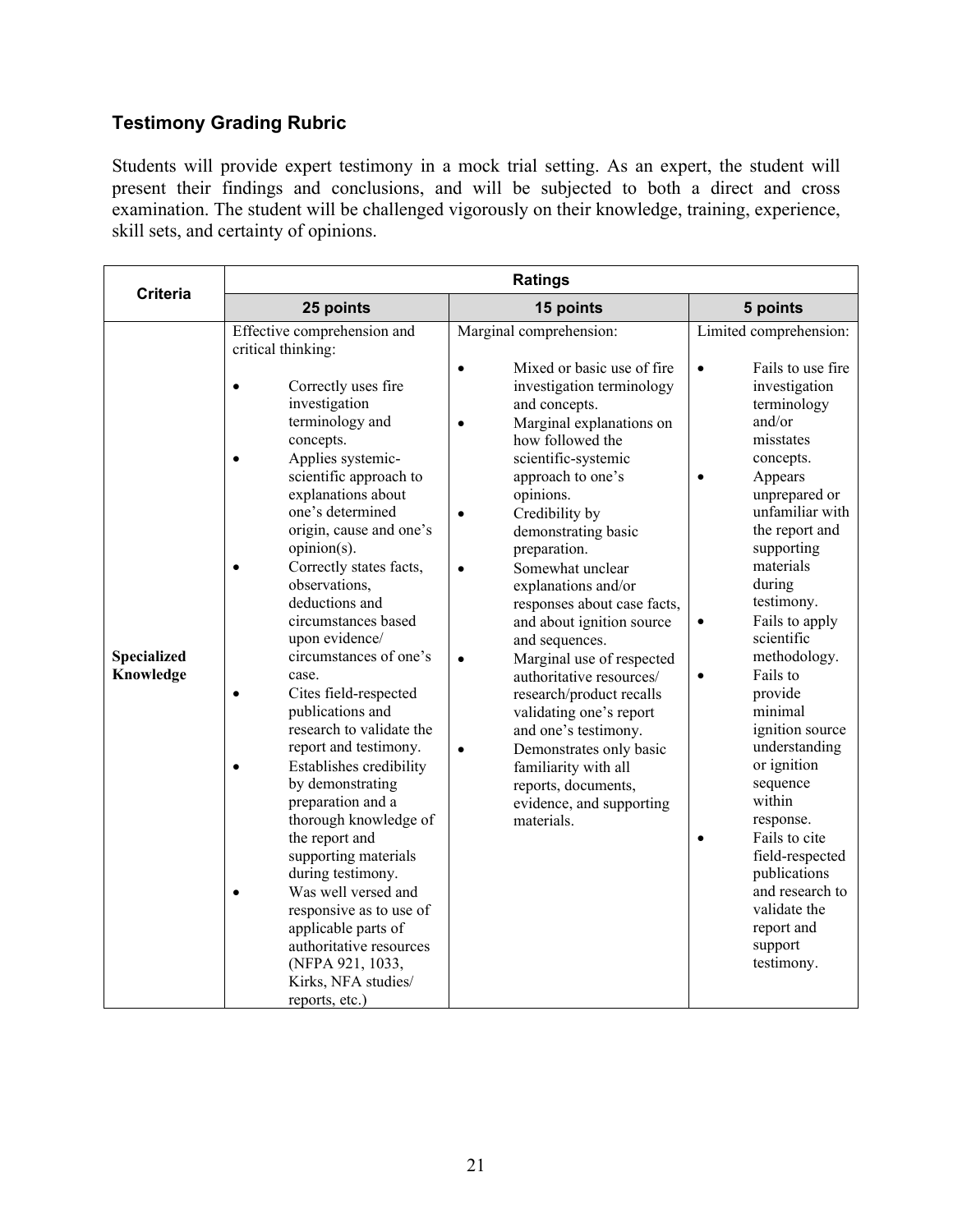|               | Effective communication skills:               |           | Marginal communication skills:                    |           | Limited communication     |
|---------------|-----------------------------------------------|-----------|---------------------------------------------------|-----------|---------------------------|
|               |                                               |           |                                                   | skills:   |                           |
|               | Spoke clearly and<br>$\bullet$                | $\bullet$ | In limited instances,                             |           |                           |
|               | distinctly using (when                        |           | misstated technical words                         | $\bullet$ | <b>Misuses</b>            |
|               | appropriate) technical                        |           | or concepts.                                      |           | technical                 |
|               | language and terms.                           | $\bullet$ | In limited instances, did                         |           | terms.                    |
|               | When using technical<br>$\bullet$             |           | not properly turn and                             | $\bullet$ | Fails to speak            |
|               | terms, explained each                         |           | teach the Jury about                              |           | clearly and               |
|               | of them.                                      |           | technical terms or                                |           | distinctly.               |
|               | Appropriately presents                        |           | concepts.                                         |           | Fails to                  |
|               | and explains evidence                         | $\bullet$ | In limited instances, a.)                         |           | appropriately             |
|               | to the Jury and                               |           | did not control                                   |           | address the               |
|               | attorneys. (i.e., stands,                     |           | defendant's attorney's                            |           | Jury and                  |
|               | uses props, gestures,                         |           | complex questions                                 |           | attorneys.                |
|               | $etc.$ )<br>Maintained control and            |           | presented, b.) did not<br>control the pace of the | $\bullet$ | Fails to<br>maintain      |
|               | $\bullet$                                     |           | questions, and c.) did not                        |           | control of the            |
|               | pace of responses to all<br>questions.        |           | negate assumptions/                               |           | pace of                   |
|               | Established topic/Jury<br>Ċ                   |           | implications made within                          |           | communicatio              |
|               | credibility by providing                      |           | the attorneys questions;                          |           | n throughout              |
|               | respectful/truthful/direc                     |           | d.) "talked over" each                            |           | the testimony.            |
|               | t responses to                                |           | other sometimes.                                  | $\bullet$ | Fails to                  |
|               | attorney's simple and                         | $\bullet$ | Few answers had long                              |           | establish                 |
|               | complex questions.                            |           | nonresponsive answers to                          |           | credibility by            |
|               | Refrains from<br>Ċ                            |           | attorney's questions.                             |           | providing                 |
|               | interrupting or talking                       | $\bullet$ | Missed some Jurors on                             |           | disrespectful             |
| Communication | over counsel or judge.                        |           | exhibits shown.                                   |           | or dishonest              |
|               | Presented as an                               | $\bullet$ | Voice needed to be                                |           | responses.                |
|               | effective fire                                |           | louder.                                           |           | On multiple               |
|               | investigation teacher to                      | $\bullet$ | Occasionally used                                 |           | occasions,                |
|               | the Jury and attorneys;                       |           | technical terms to Jury                           |           | interrupts or             |
|               | answered related                              |           | without explanation.                              |           | talks over                |
|               | questions.                                    |           |                                                   |           | counsel or                |
|               | Presented thoughtful<br>$\bullet$             |           | Hypothesis                                        | $\bullet$ | judge.<br>Stated in trial |
|               | explanations of one's<br>case facts/evidence. |           | considered.                                       |           | that defendant            |
|               | Presented considered<br>Ċ                     |           | Interrogation.                                    |           | asked for                 |
|               | analysis and supported                        |           | Motives means and                                 |           | attorney.                 |
|               | each conclusion                               |           | opportunity.                                      |           | Used technical            |
|               | (validated or                                 |           | "Scientific" method.                              |           | terms without             |
|               | discarded).                                   |           | Use of a trailer, etc.                            |           | explanation.              |
|               |                                               |           |                                                   |           | Does not                  |
|               | <b>Effectively</b> answers                    |           |                                                   |           | directly answer           |
|               | questions of                                  |           |                                                   |           | attorney's                |
|               | defendant's attorneys                         |           |                                                   |           | questions.                |
|               | and appropriately                             |           |                                                   |           | Was unable to             |
|               | explains contrasting                          |           |                                                   |           | keep one's                |
|               | facts from attorney's                         |           |                                                   |           | voice up;                 |
|               | assumptions.                                  |           |                                                   |           | unable to                 |
|               |                                               |           |                                                   |           | present                   |
|               |                                               |           |                                                   |           | exhibits and              |
|               |                                               |           |                                                   |           | explanations to           |
|               |                                               |           |                                                   |           | all Jurors.               |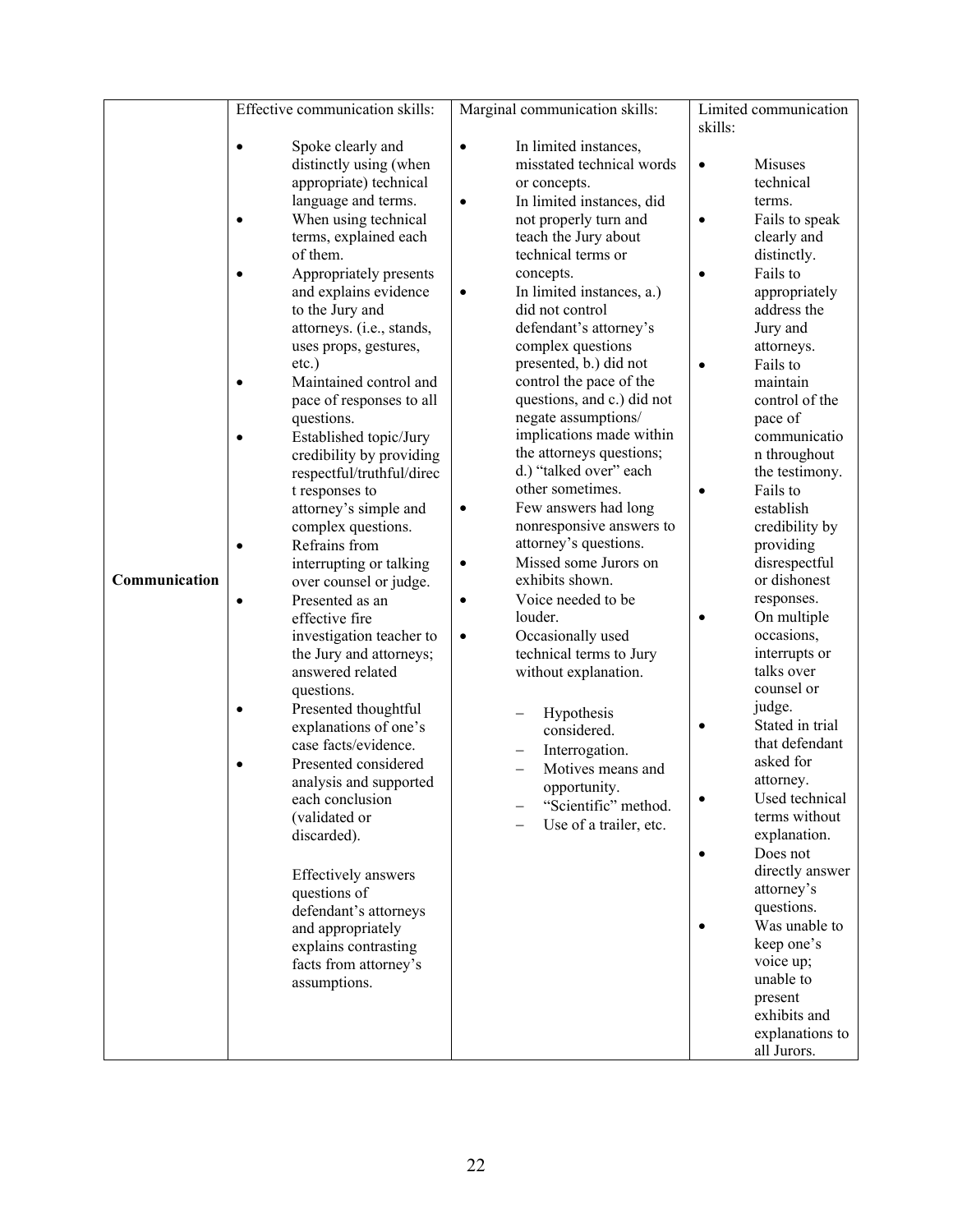|          | Effective demeanor:                                                                                                                                                                                                                                                                                                                                                                                                                                                                                      | Marginal demeanor:                                                                                                                                                                                                                                                                                                                                                                                                                                                                                                                                                                  | Limited demeanor:                                                                                                                                                                                                                                                                                                                                                                                                                                                                                                                                                                                                                                                                               |
|----------|----------------------------------------------------------------------------------------------------------------------------------------------------------------------------------------------------------------------------------------------------------------------------------------------------------------------------------------------------------------------------------------------------------------------------------------------------------------------------------------------------------|-------------------------------------------------------------------------------------------------------------------------------------------------------------------------------------------------------------------------------------------------------------------------------------------------------------------------------------------------------------------------------------------------------------------------------------------------------------------------------------------------------------------------------------------------------------------------------------|-------------------------------------------------------------------------------------------------------------------------------------------------------------------------------------------------------------------------------------------------------------------------------------------------------------------------------------------------------------------------------------------------------------------------------------------------------------------------------------------------------------------------------------------------------------------------------------------------------------------------------------------------------------------------------------------------|
| Demeanor | Dresses neatly and<br>$\bullet$<br>professionally.<br>Maintains eye contact<br>$\bullet$<br>with questioner and<br>Jury as required.<br>Was attentive and<br>responsive to all<br>questions.<br>Maintains a serious and<br>professional demeanor<br>at all times.<br>Does not appear<br>anxious by fidgeting or<br>any other distracting<br>behavior.<br>Remained seated<br>upright, calm/<br>professional affect,<br>without being<br>combative on attitude.<br>Properly observed<br>courtroom decorum. | Clothes were appropriate<br>$\bullet$<br>but not polished.<br>Maintains eye contact<br>$\bullet$<br>most of the time.<br>Seemed sometimes not<br>$\bullet$<br>responsive to questions.<br>Maintains a serious and<br>$\bullet$<br>professional demeanor<br>most of the time.<br>Displays minor anxious or<br>$\bullet$<br>distracting behavior.<br>Appeared to swivel in<br>$\bullet$<br>seat; sounded/appeared<br>during questioning with<br>unhelpful attitude.<br>Was struggling to look<br>$\bullet$<br>and teach the Jury.<br>Observed some courtroom<br>$\bullet$<br>decorum. | Fails to dress<br>$\bullet$<br>neatly and<br>professionally.<br>Fails to<br>$\bullet$<br>maintain eye<br>contact most of<br>the time.<br>Fails to remain<br>$\bullet$<br>attentive and<br>alert at all<br>times.<br>Fails to<br>$\bullet$<br>maintain a<br>serious and<br>professional<br>demeanor.<br>Displays<br>$\bullet$<br>anxious or<br>distracting<br>behavior.<br>(Example,<br>extreme<br>fidgeting,<br>failure to<br>remove noisy<br>items from<br>pockets, gum<br>chewing, etc.)<br>Fails to remain<br>$\bullet$<br>calm and<br>noncombative,<br>refuses to<br>answer<br>questions.<br>Fails to<br>$\bullet$<br>observe all<br>courtroom<br>decorum.<br>(Example, fails<br>to stand.) |

Testimony Grading Scale:

 $75 - 68 = A$  $67 - 60 = B$  $59 - 53 = C$  $52 - 45 = D$ 

Note: The grade for this assignment will be weighted in the learning management system Blackboard to be 50% of the student's final grade.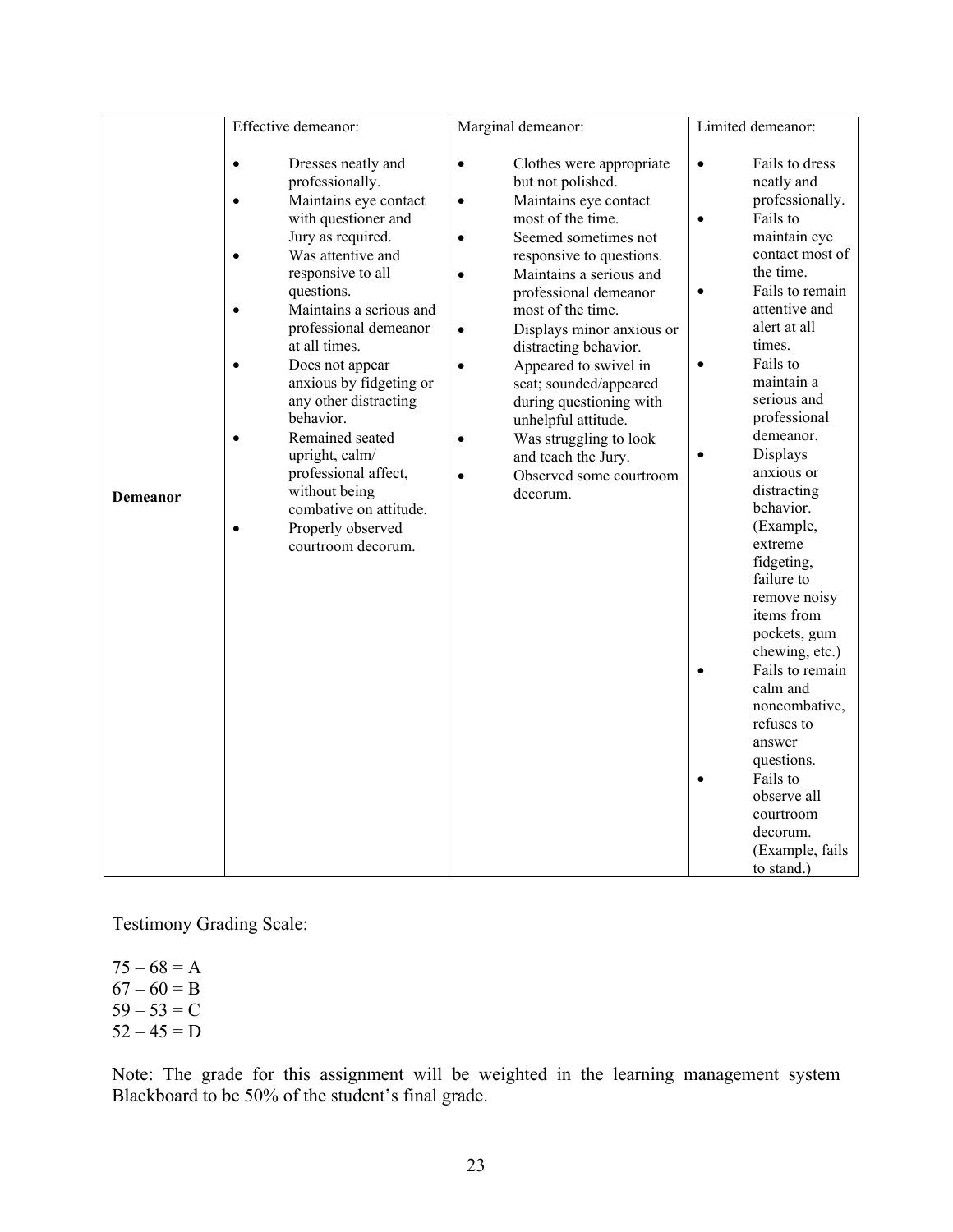#### **Final Presentation Grading Rubric**

Students will create a ten-minute, reflective presentation based on a self-selected video clip of their courtroom testimony. Students will play the selected video clip for the class and then discuss their impressions of the video, their options for improvement, or how they may handle the exchange differently in a future trial. This is a graded activity, with a grade of pass/fail.

| Pass                                                                                                                                                                                                                                                                                                                                                    | Fail                                                                                                                                                                                                                                                                                                 |  |
|---------------------------------------------------------------------------------------------------------------------------------------------------------------------------------------------------------------------------------------------------------------------------------------------------------------------------------------------------------|------------------------------------------------------------------------------------------------------------------------------------------------------------------------------------------------------------------------------------------------------------------------------------------------------|--|
| Evidence of understanding and critical<br>thinking:<br>Student effectively used 60- to 90-<br>second video clip of courtroom<br>testimony.<br>Reflective presentation,<br>demonstrating serious thought and<br>self-introspection.<br>Demonstrated a well-planned, clear<br>and concise presentation.<br>Demonstrated effective presentation<br>skills. | Any of the following:<br>Failed to use video clip in student<br>presentation.<br>Presentation was non-reflective,<br>demonstrating lack of serious<br>thought or self-introspection.<br>Unclear, rambling, or disjointed<br>presentation.<br>Evidence of student not taking<br>assignment seriously. |  |

Students who do not complete the entire course will be awarded an Incomplete (I) grade. In accordance with NFA academic policies, an Incomplete (I) grade must be removed by the end of the next semester following the course, or it automatically becomes a Failing (F) grade.

If you fail an on-campus course, you will not be issued a stipend for that course. You can reapply for the failed course or any other NFA course and go through the random selection process. You don't have to successfully complete the failed course before attending another NFA course.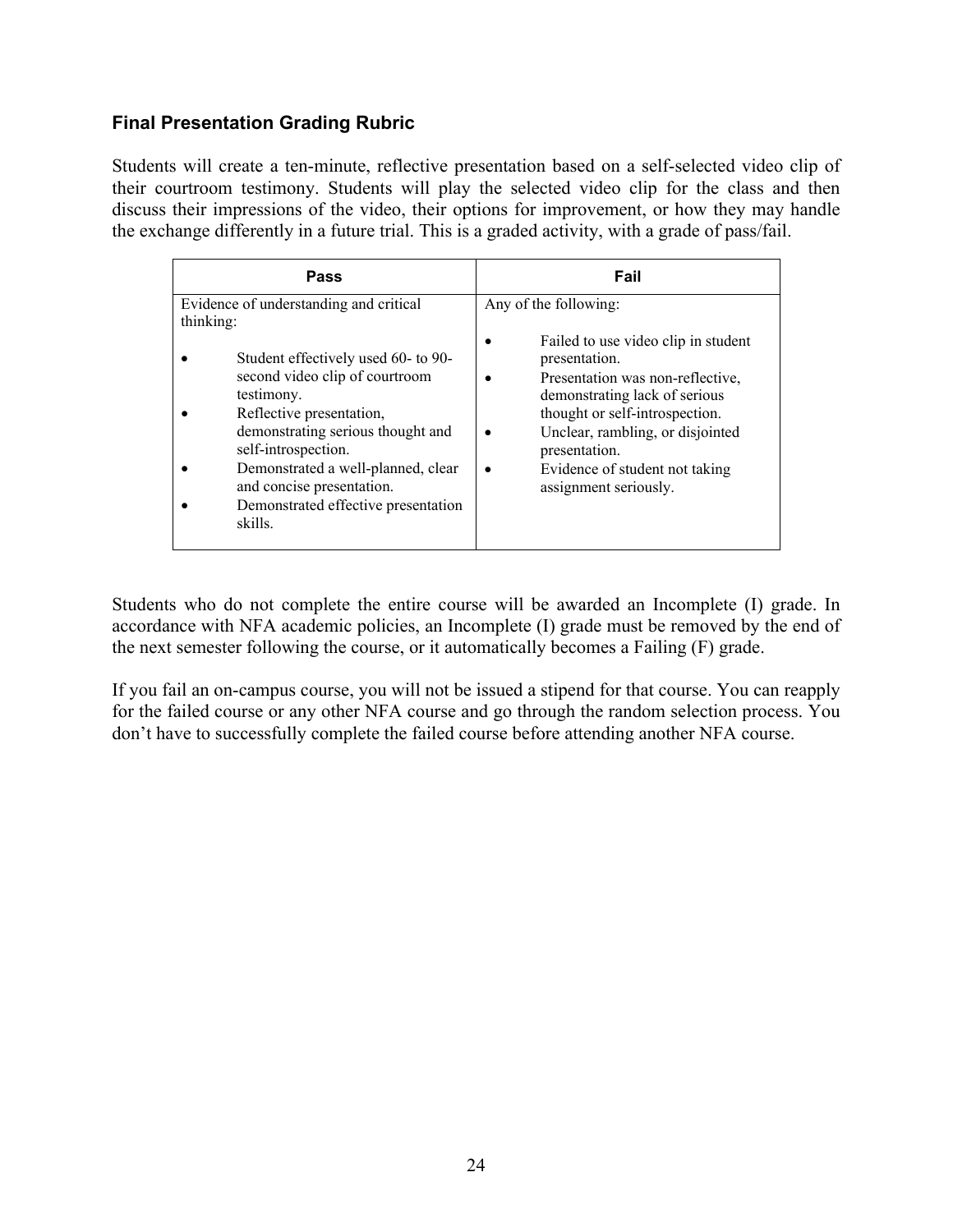## **Fire and Investigative Sciences Curriculum**

The National Fire Academy (NFA) hosted a comprehensive curriculum review of the Fire and Investigative Sciences Curriculum with renown, national experts. The review focused on an assessment of national needs, duplications, gaps in existing programs and training; performed a detailed technical review and audit of NFA's existing course materials; and prepared a short- and long-range plan for NFA's current and future Fire and Investigative Science programs and curriculum that will meet national training and service needs. NFA works collaboratively on all curriculum updates with our trusted partner, the Bureau of Alcohol, Tobacco, Firearms, and Explosives (ATF), Fire Programs and Training Branch.

As a result of the review, a Professional Fire Investigator career track was created to align the needs within the profession and in the field, with the needs of current investigators:



#### **Course Descriptions**

#### **Fire Investigation: Essentials (R0772) NEW**

This 10-day course is the foundation of the Fire and Investigative Sciences Curriculum. The course utilizes National Fire Protection Association (NFPA) 921, Guide for Fire and Explosion Investigations and NFPA 1033, Standard for Professional Qualifications for Fire Investigator and other professional documents to addresses the technical and scientific knowledge and skills needed to conduct successful fire/arson investigations.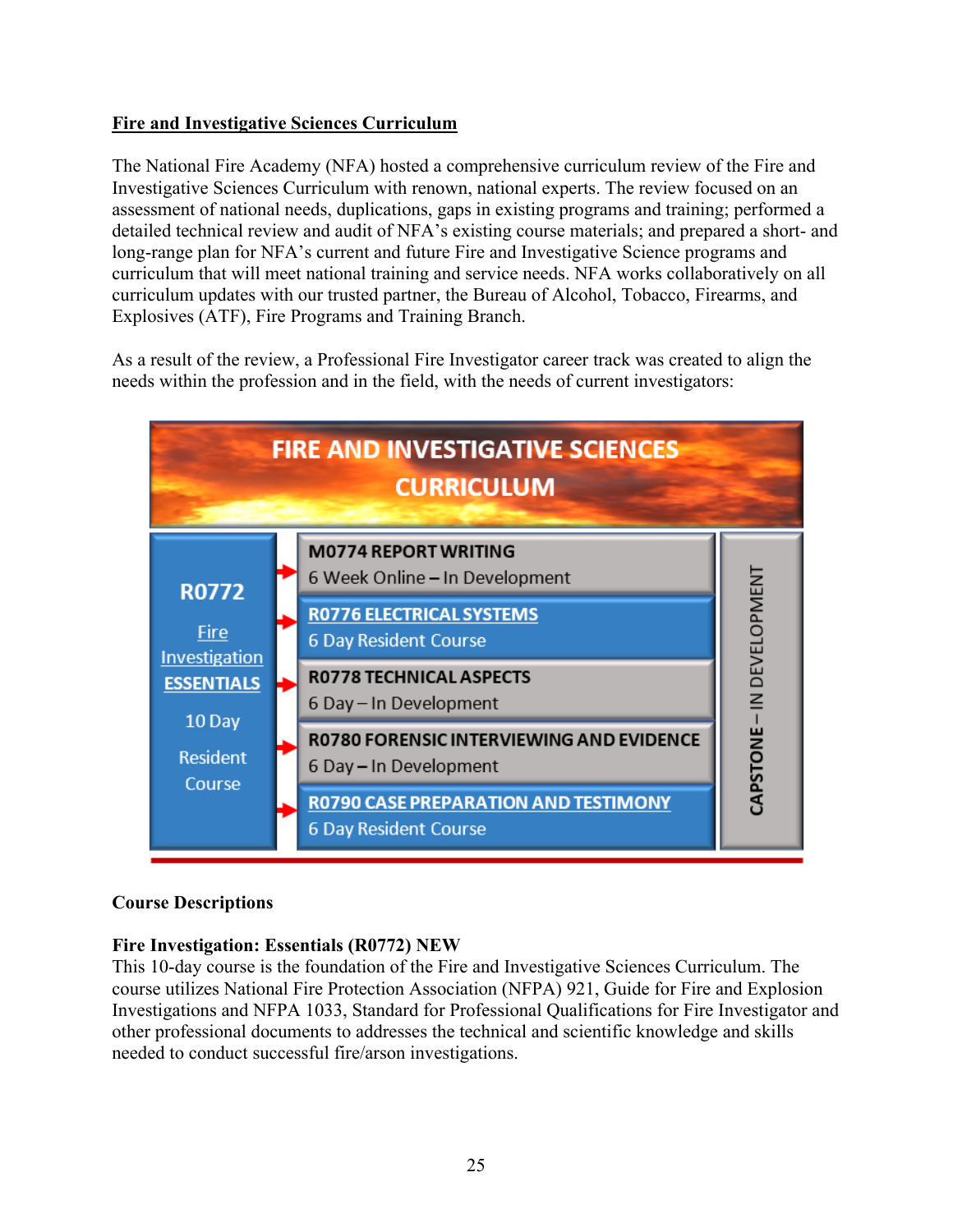Using a combination of classroom instruction, activities, written assignments and group projects, students will demonstrate the ability to conduct science-based fire investigations that culminate, when appropriate, in prosecution for the crime of arson. Outdoor activities will require students to have work clothes and boots and be capable of processing a fire scene (bending, kneeling, and lifting up to 50 pounds). Successful completion of this course satisfies the education and testing requirements for International Association of Arson Investigators Fire Investigation Technician (FIT) certification.

#### **Fire Investigation: Report Writing (M0774) IN DEVELOPMENT**

This six-week, instructor-led, online course will enable fire investigators to prepare, review and critique fire investigation reports. Students will develop and revise reports in accordance with National Fire Protection Association (NFPA) 921 and 1033. Students reports will undergo a technical and legal review and be presented to an expert in the field of fire investigation. It is anticipated that this course will require up to eight hours of self-directed work per week. R0774 will expand upon concepts presented in R0772 - Fire Investigation: Essentials.

#### **Fire Investigation: Electrical Systems (R0776) NEW**

This six-day, specialized course addresses the critical skills essential to the effective investigation and evaluation of fires involving potential electrical fire causes. Students will demonstrate current techniques, practices, protocols and standards that assist investigators in the evaluation of electrical systems and associated components.

Outdoor activities will require students to have work clothes and boots, participate in a series of practical activities that involve working with tools and electrical test equipment, and be capable of processing a fire scene (bending, kneeling, and lifting to 50 pounds).

R0776 expands upon concepts presented in R0772 - Fire Investigation: Essentials.

## **Fire Investigation: Technical Aspects of Fire Dynamics (R0778) IN DEVELOPMENT**

This six-day, specialized course will enable investigators to develop a forensic analysis of a fire scene based on evidence, fire dynamics, and related fire scene analysis best practices. The course provides an overview of scene documentation, timeline development, fire dynamics in structures, standardized testing, and physical and computational fire modeling.

Outdoor activities require students to have work clothes and boots and be capable of processing a fire scene (bending, kneeling, and lifting to 50 pounds). The instruction uses current techniques, procedures, protocols, and standards to aid the fire investigator.

R0778 expands upon concepts presented in R0772 - Fire Investigation: Essentials.

## **Fire Investigation: Forensic Interviewing and Evidence (R0780) IN DEVELOPMENT**

This six-day, specialized course will address critical skills essential to fire investigation to include interviewing strategies, the identification, collection, packaging, preservation, processing, and testing of evidence from a fire and/or crime scene. Using a combination of classroom instruction, activities, written assignments and projects, students will demonstrate the ability to conduct science-based fire investigations with the application of current practices in the forensics investigation field. Outdoor activities require students to have work clothes and boots and be capable of processing a fire scene (bending, kneeling, and lifting up to 50 pounds).Successful completion of this course satisfies the education and testing requirements for